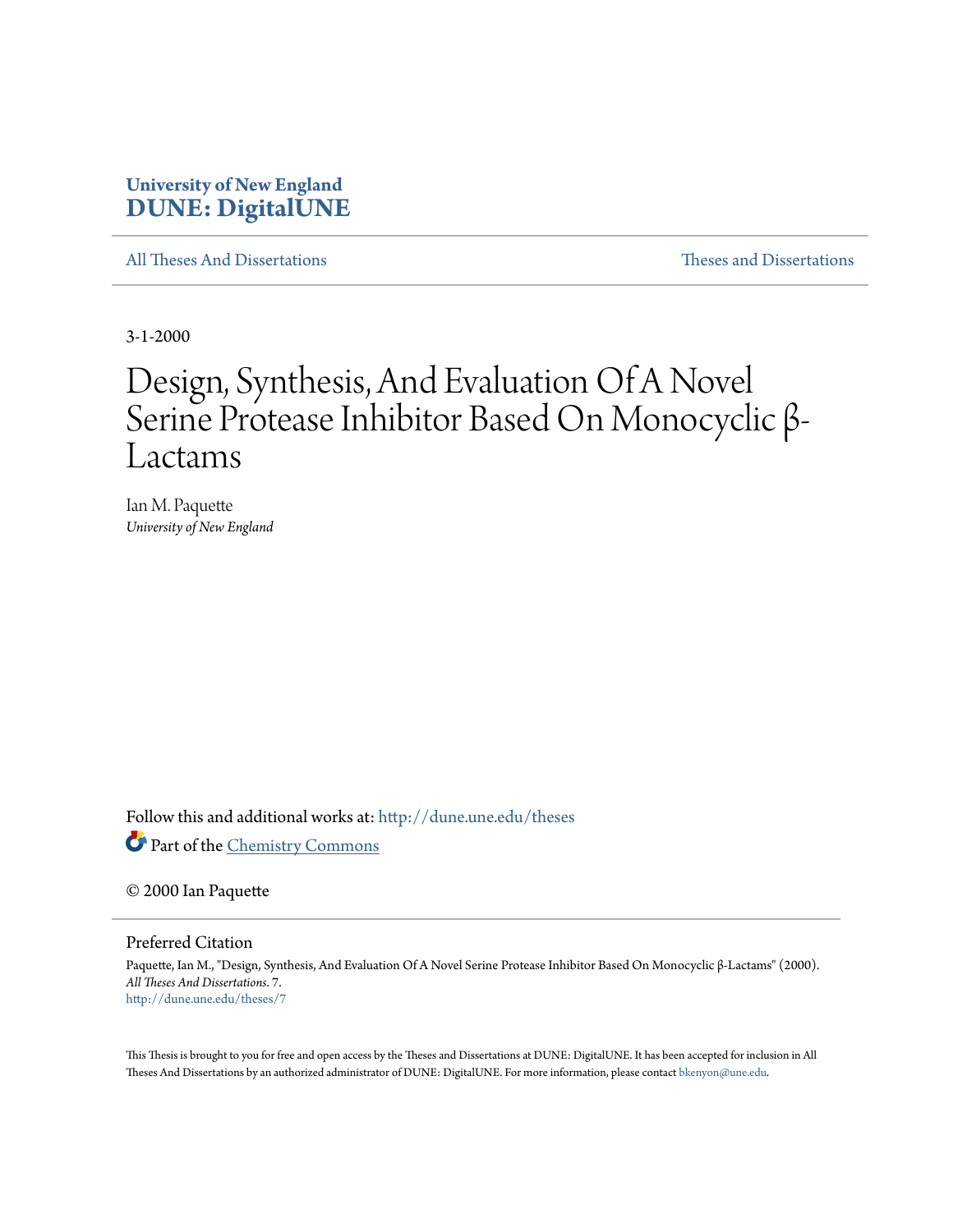## **Design, Synthesis, and Evaluation of a Novel Serine Protease Inhibitor Based on Monocyclic -Lactams**

An Honors Thesis

Presented to The Faculty of the Department of Chemistry and Physics University of New England

> In Fulfillment of the Requirements for the Degree of Bachelor of Science With Honors

by Ian Matthew Paquette Biddeford, Maine 3/0/00 Advisor: Prof. William P. Malachowski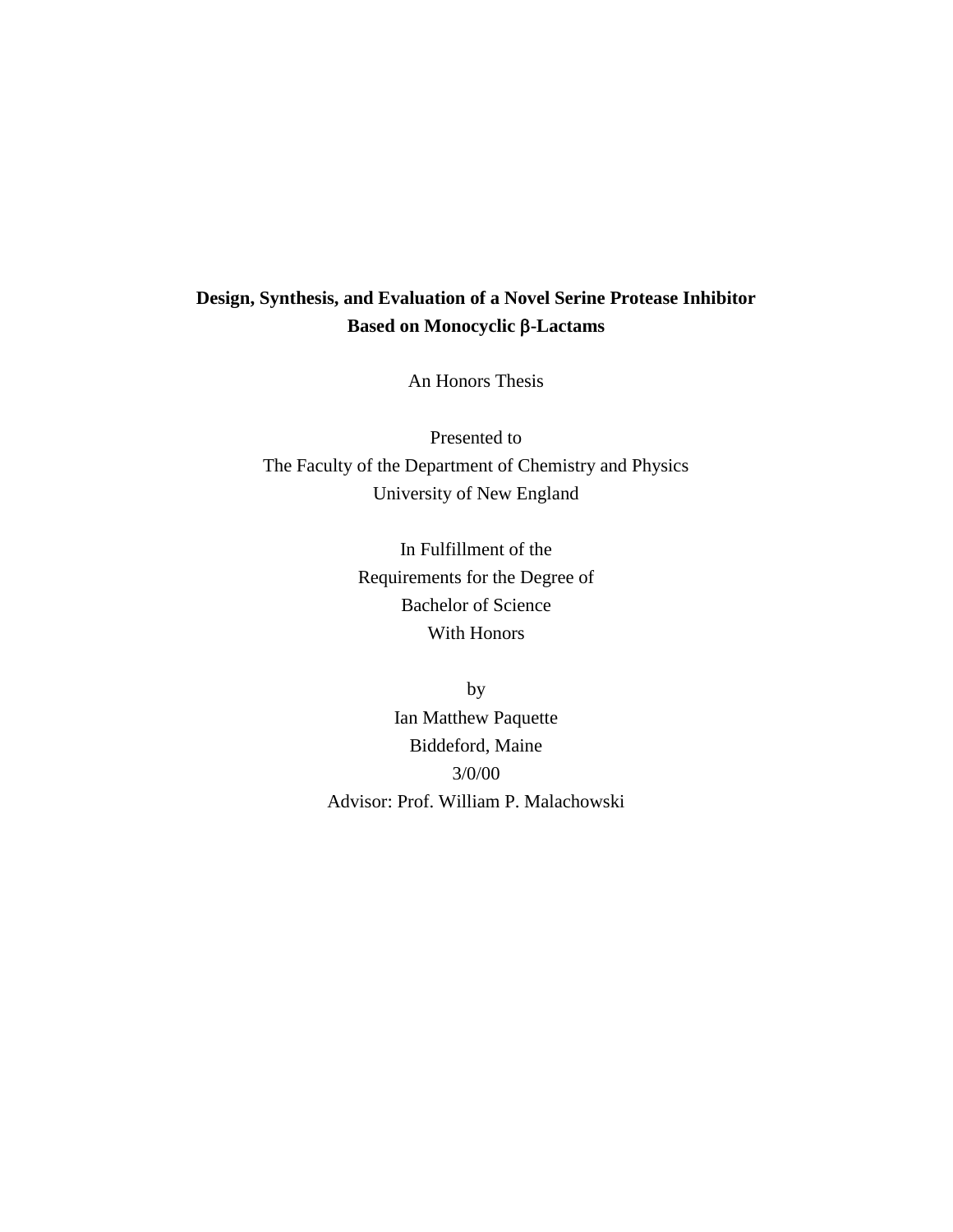#### **Acknowledegements**

This project has been made possible by the generous financial support of a National Science Foundation Research at Undergraduate Institutions Grant (CHE-9710479). I would like to thank Professor William Malachowski for his guidance, and support throughout this project, and his willingness to allow my opinions and ideas involving this project to be expressed. I would also like to thank my family and close friends for their understanding and support throughout this project. Without these people, I would not have had the opportunity to accomplish this.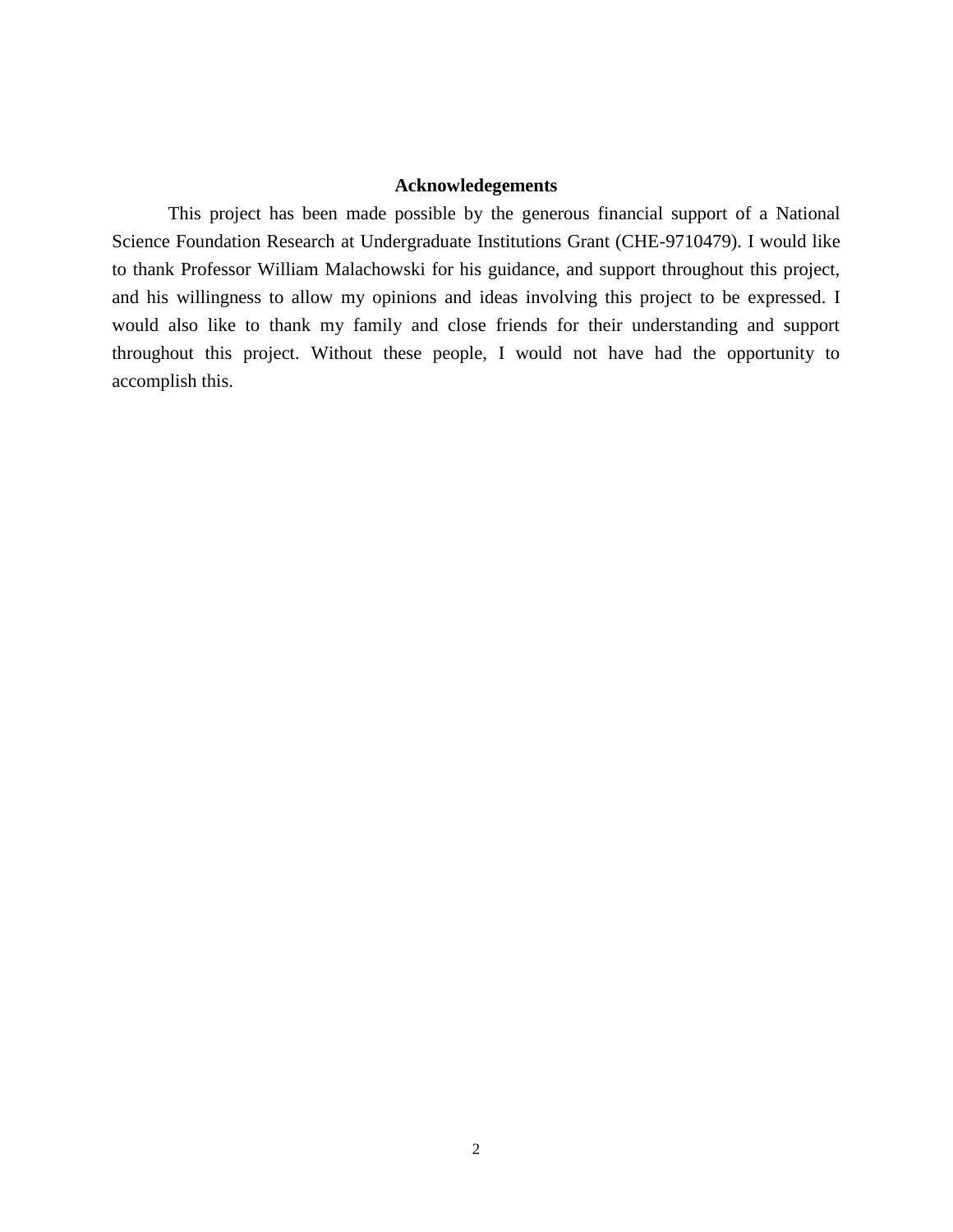### **Table of Contents**

| <b>Section</b> | Page  |
|----------------|-------|
|                |       |
|                |       |
|                | $5-9$ |
|                |       |
|                |       |
|                |       |
|                |       |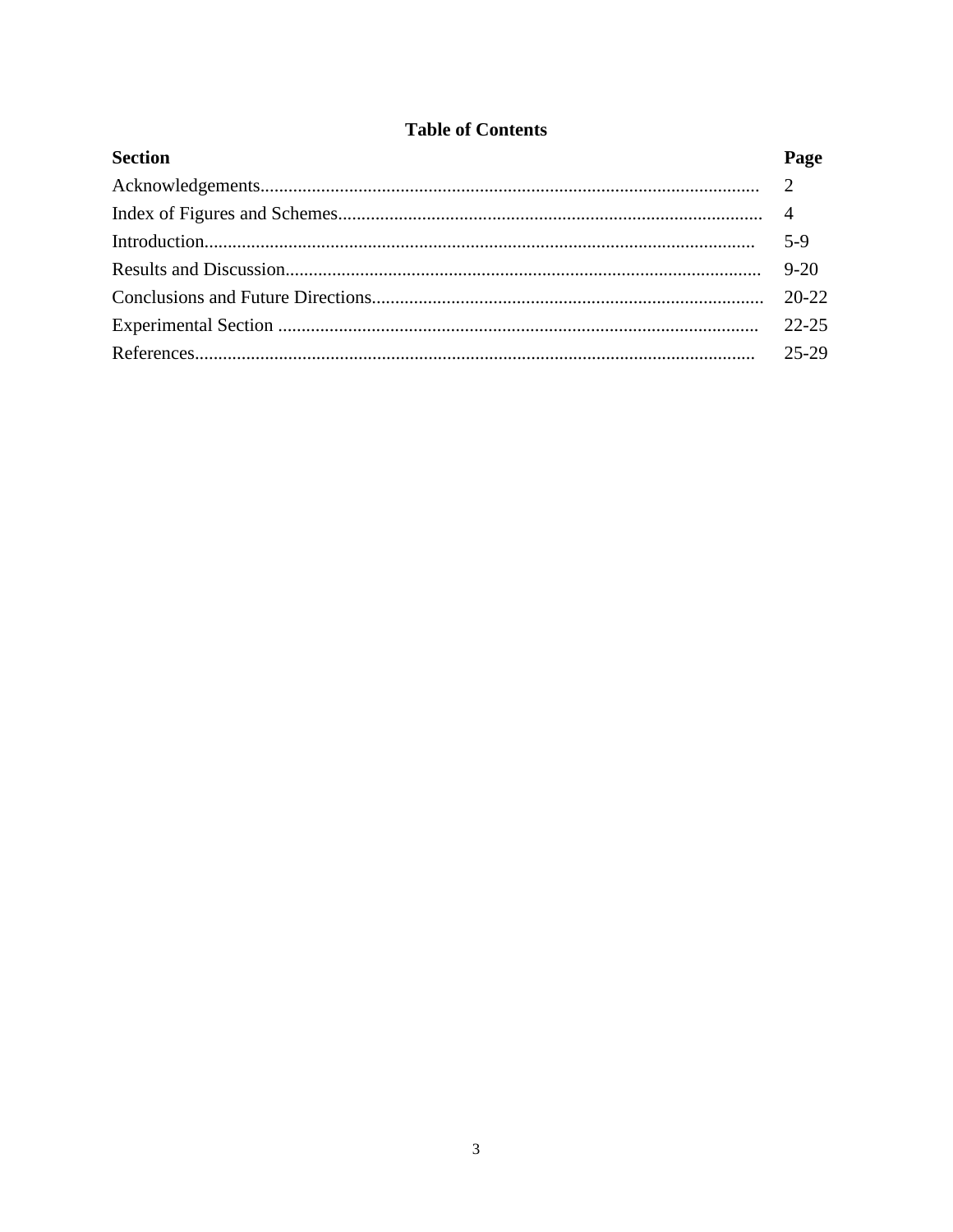## Index of Figures and SchemesFigure

| Figure 3: Proposed Mode of Serine Protease Inhibition By Monocyclic $\beta$ -lactams 7 |  |
|----------------------------------------------------------------------------------------|--|
|                                                                                        |  |
|                                                                                        |  |
|                                                                                        |  |
|                                                                                        |  |
|                                                                                        |  |
|                                                                                        |  |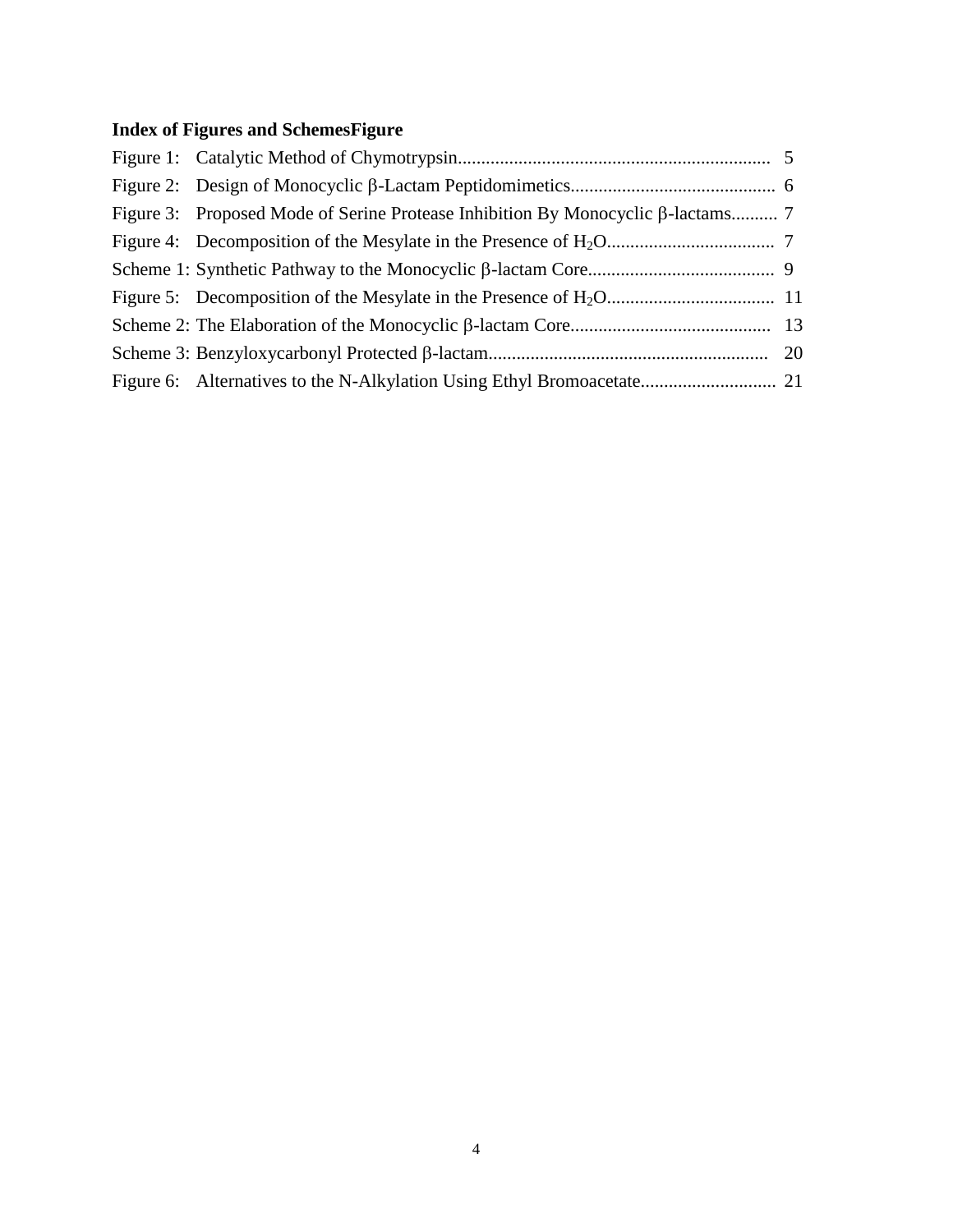#### **Introduction**

Serine proteases are a large family of proteolytic enzymes which utilize a serine residue as a reactive nucleophile in the active site. Some of the more common serine proteases are chymotrypsin, trypsin, thrombin, human leukocyte elastase (HLE), human cathepsin G, and human cytomegalovirus protease (HCMV protease). The method of catalysis of the prototypical serine protease, chymotrypsin, is shown in figure 1.



**Figure 1<sup>10</sup>:** Catalytic Method of Chymotrypsin

Unregulated serine protease activity has been implicated in several common ailments, including rheumatoid arthritis, emphysema, pancreatitis, atherosclerosis, cystic fibrosis, and Alzheimer's disease. Since serine proteases are responsible for the onset of such a wide range of diseases, there is an equivalent need for a large library of synthetic serine protease inhibitors to selectively counteract these conditions. To date, several serine protease inhibitors have been developed with reactive functionality,<sup>1</sup> such as aldehydes, azapeptides, boronic acids, chloromethyl ketones, and chloropyrones to disrupt the enzyme's proteolytic activity by trapping the reactive serine nucleophile. A common structural motif in many of these inhibitors has been the incorporation of reactive functionality into a peptide backbone. These molecules compete with natural substrate for binding sites in the enzyme's active site, and utilize the reactive functionality to counteract enzyme activity by trapping the serine alcohol. In addition to these molecules, compounds which have incorporated the monocyclic  $\beta$ -lactam into their structure have also been reported to inhibit some serine proteases. To date, monocyclic  $\beta$ -lactam derivatives have been reported as inhibitors of HLE,  $^{2,3,4}$  human cathepsin G,  $^{3}$   $\beta$ -lactamase,  $^{5}$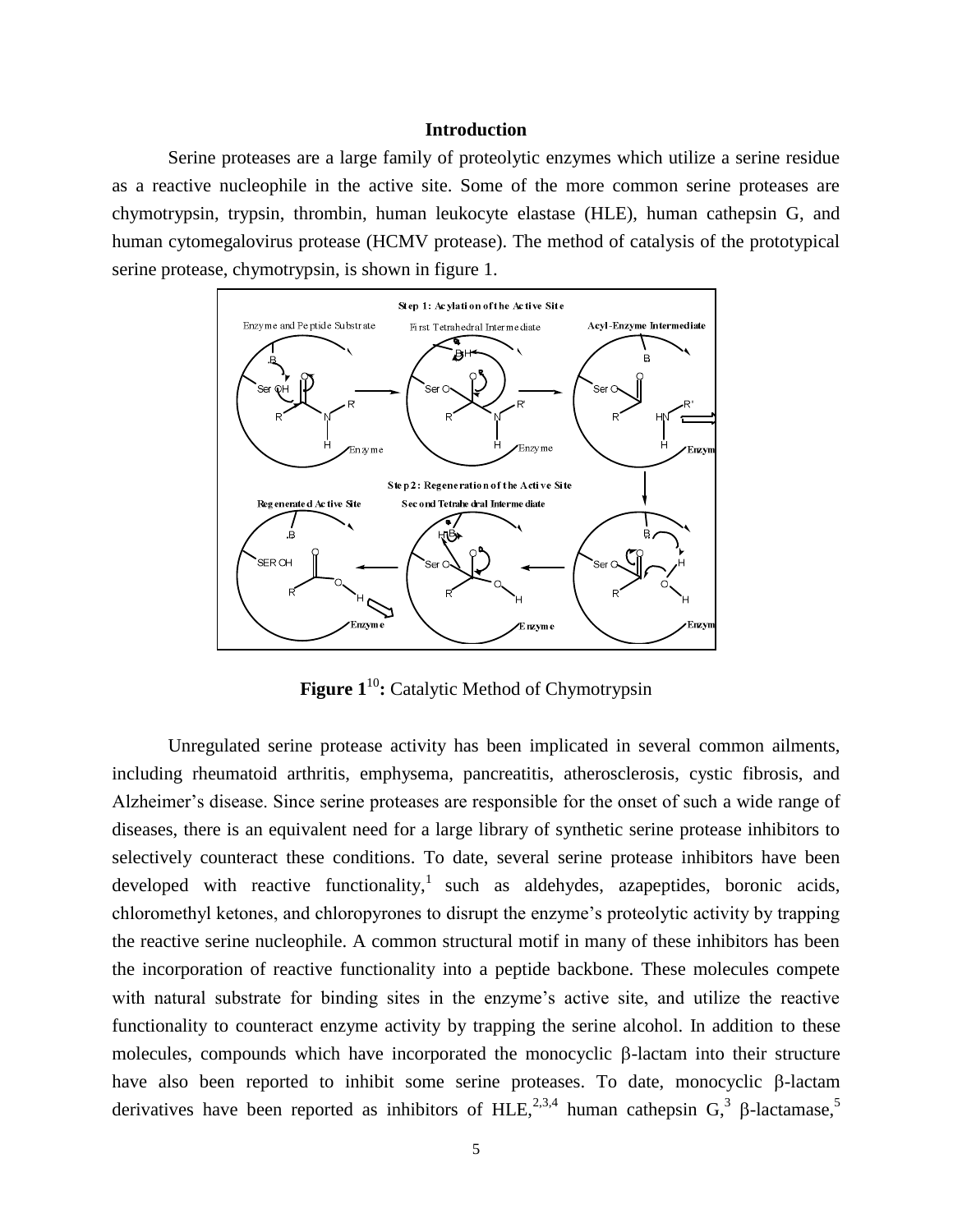bacterial leader peptidase,<sup>6</sup> and HCMV protease.<sup>7</sup> All of these reported monocyclic  $\beta$ -lactam inhibitors take advantage of the reactivity of the  $\beta$ -lactam ring, however, none of these previously synthesized inhibitors attempt to deliberately mimic the natural substrates of serine proteases.

The inhibitors proposed in this project will incorporate the reactive  $\beta$ -lactam functionality into the peptide backbone of a serine protease substrate. Molecules with the general structure depicted in figure 2, will be synthesized and tested in an inhibition assay with chymotrypsin, $\delta$ the prototypical serine protease.



**Figure 2:** Design of Monocyclic  $\beta$ -lactam Peptidomimetics

These monocyclic  $\beta$ -lactam inhibitors will theoretically be recognized by the serine protease as a substrate, and bind in a manner which places the  $\beta$ -lactam at the active site (figure 3, page 7). In the active site, the  $\beta$ -lactam will occupy the S<sub>1</sub> subsite<sup>9</sup>, and the substituent attached to the N-1 nitrogen will occupy the  $S_1$ ' subsite, and extend in the direction of the carboxy terminus of a natural chymotrypsin substrate.

The  $\beta$ -lactam ring is inherently a very reactive structure. The atoms in the ring are constrained to bond angles of 90 $^{\circ}$  by the four-membered ring. The sp<sup>2</sup> hybridized trigonal planar carbon (C-2) desires a bond angle of  $120^{\circ}$ , but is constrained to  $90^{\circ}$  by the ring. The other three atoms in the  $\beta$ - lactam ring are sp<sup>3</sup> hybridized (tetrahedral geometry) and have preferred bond angles of  $109.5^\circ$ . These atoms also experience a great deal of bond angle strain due to their inclusion in the  $\beta$ -lactam ring.<sup>10</sup> This bond angle strain makes the  $\beta$ -lactam ring reactive, and susceptible to nucleophilic attack at the electrophilic C-2.

As indicated by figure 3, once the inhibitor is in the active site, the protease's serine hydroxyl group will attack at position  $C-2$  of the  $\beta$ -lactam and open the reactive ring. However, the C-4 methylene of the  $\beta$ -lactam will prevent the release of N-1 from the molecule. This will trap the enzyme in the acyl-enzyme intermediate form, which will be hydrolyzed slowly. In addition to the methylene bridge at C-4 holding the structure together, another reason for slow hydrolysis is the limited access of water into the crowded active site. As seen in figure 1, (page 5) the decomposition of the acyl-enzyme intermediate is driven by the attack of a water molecule. With the residues attached to N-1 still in place due to the methylene bridge, the attack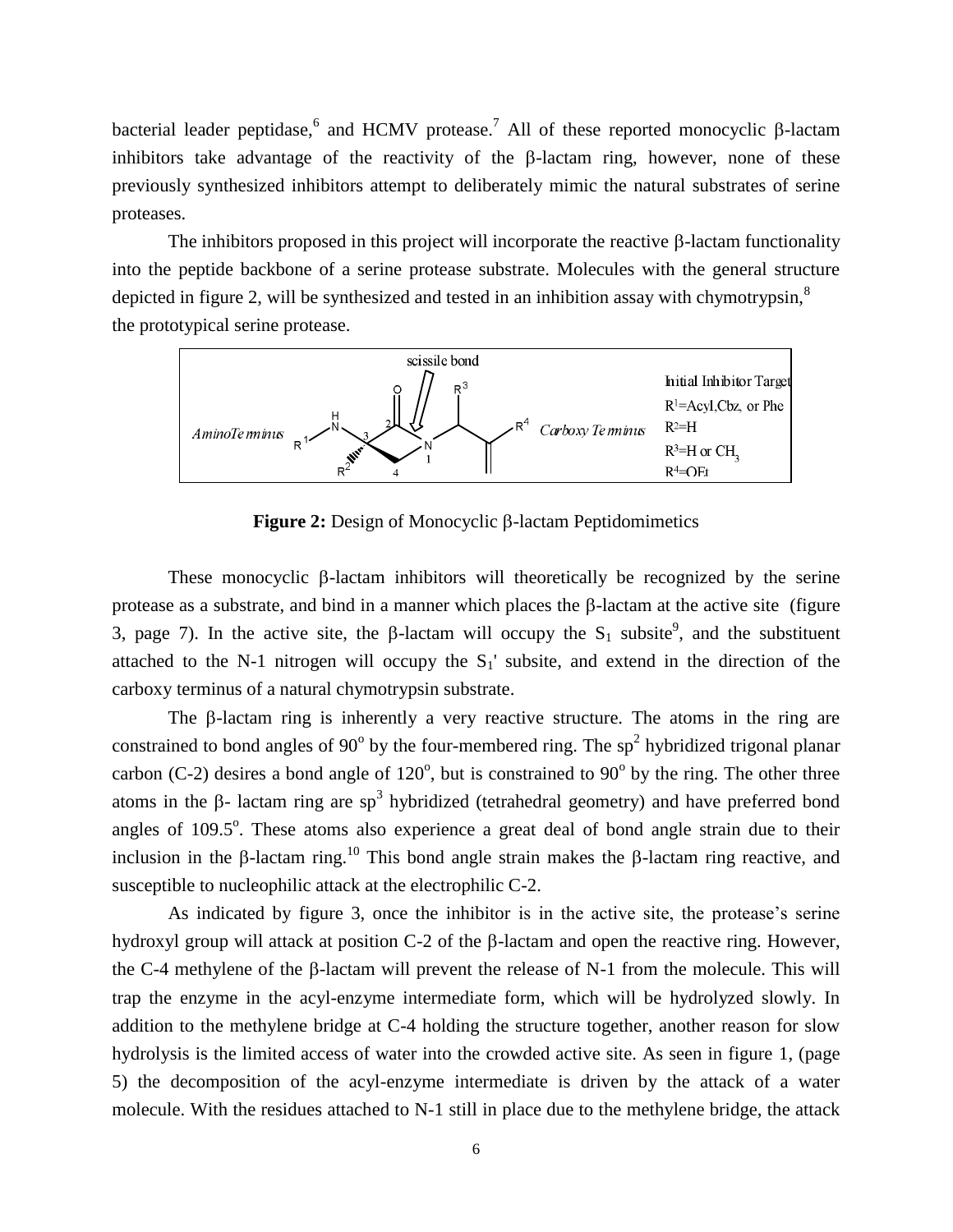by water will be sterically hindered, thus further slowing down the hydrolysis of the acyl-enzyme intermediate.



**Figure 3:** Proposed Mode of Serine Protease Inhibition By Monocyclic  $\beta$ -Lactams

These inhibitors have been rationally designed to inhibit serine proteases by this mechanism, however, previous research involving  $\beta$ -lactam type inhibitors of serine proteases, <sup>11,12</sup> has shown that inhibitors sharing the same functionality often behave differently in enzyme assays. Because of this, the exact mode of inhibition of these compounds will need to be determined experimentally.

As mentioned previously, serine protease inhibitors have been designed by creating peptidomimetics which include reactive moieties such as aldehydes, $^{13}$  boronic acids, $^{14}$ chloromethyl ketones,<sup>15</sup> fluoroketones,<sup>16</sup>  $\alpha$ -keto esters,<sup>17</sup> or aza-peptides.<sup>18</sup> Most of these reported inhibitors (shown in figure 4) have incorporated a reactive functionality at the carboxy terminus of the peptide. Because of this, these peptidomimetics can only become involved in attractive interactions on one side of the scissile bond. The inhibitors synthesized in this project will be the first to incorporate the monocyclic  $\beta$ -lactam functionality into a peptide backbone. Similar to the fluoroketones,  $16(c)$  and aza-peptides,  $18(b)$  the monocyclic  $\beta$ -lactam peptidomimetics have the unique ability to exploit interactions with enzyme specificity pockets on both sides of the scissile bond.



**Figure 4:** Rationally Designed Inhibitors of Serine Proteases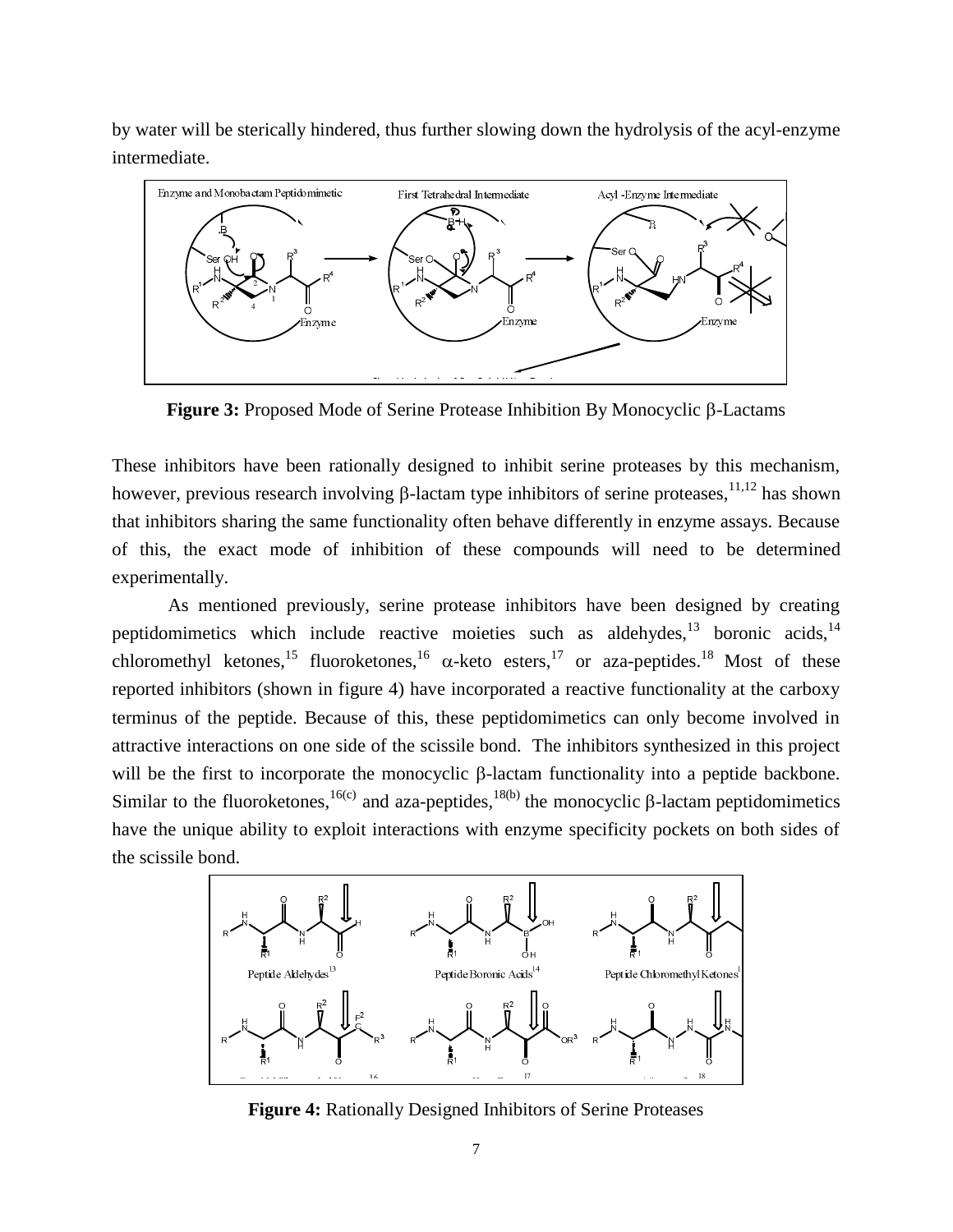The groups which extend from both sides of the  $\beta$ -lactam will interact with the active site like a natural peptide substrate of chymotrypsin. If the interactions with the enzyme's active site are strongly attractive, the inhibitor should be effective against chymotrypsin. The scheme used to synthesize these inhibitors allows for the importance of these individual interactions to be explored in an incremental fashion. Once the initial inhibitor has been synthesized, accommodations in the synthesis can be made to alter all of the "R" groups ( figure 2, page 6). By comparing inhibitory constants from the various inhibitors, it will be possible to see which groups are the most important for inhibition, and a pharmacophore for these types of inhibitors could be developed.

Preliminary molecular 3-D modeling studies have indicated that, in most cases, a peptidomimetic containing the  $\beta$ -lactam functionality is about 45 kilocalories per mol less stable than it's straight chain peptide counterpart. These calculations are based on steric energy minimization calculations, and the energy difference seems reasonable. The introduction of the  $\beta$ -lactam into the structure will limit some of the free rotation about the  $\sigma$ -bonds, and cause the steric energy to increase.

In addition, recent conformational studies,  $19$  with peptidomimetic monocyclic  $\beta$ -lactams have indicated that the most likely conformation of this type of structure is a  $\beta$ -turn. The degree of  $\beta$ -turn in the structure depends on the exact groups attached to the monocyclic  $\beta$ -lactam core. The effect that the  $\beta$ -turn conformation will have on the inhibitory properties of the proposed inhibitors will have to be ascertained directly through enzyme inhibitory studies.

If these rationally designed compounds are found to successfully inhibit chymotrypsin, the library of reactive functionality that can be used to combat serine protease activity will be expanded. Unlike many of their predecessors, these inhibitors will have the distinction of being able to exploit interactions with the enzyme on both sides of the scissile bond.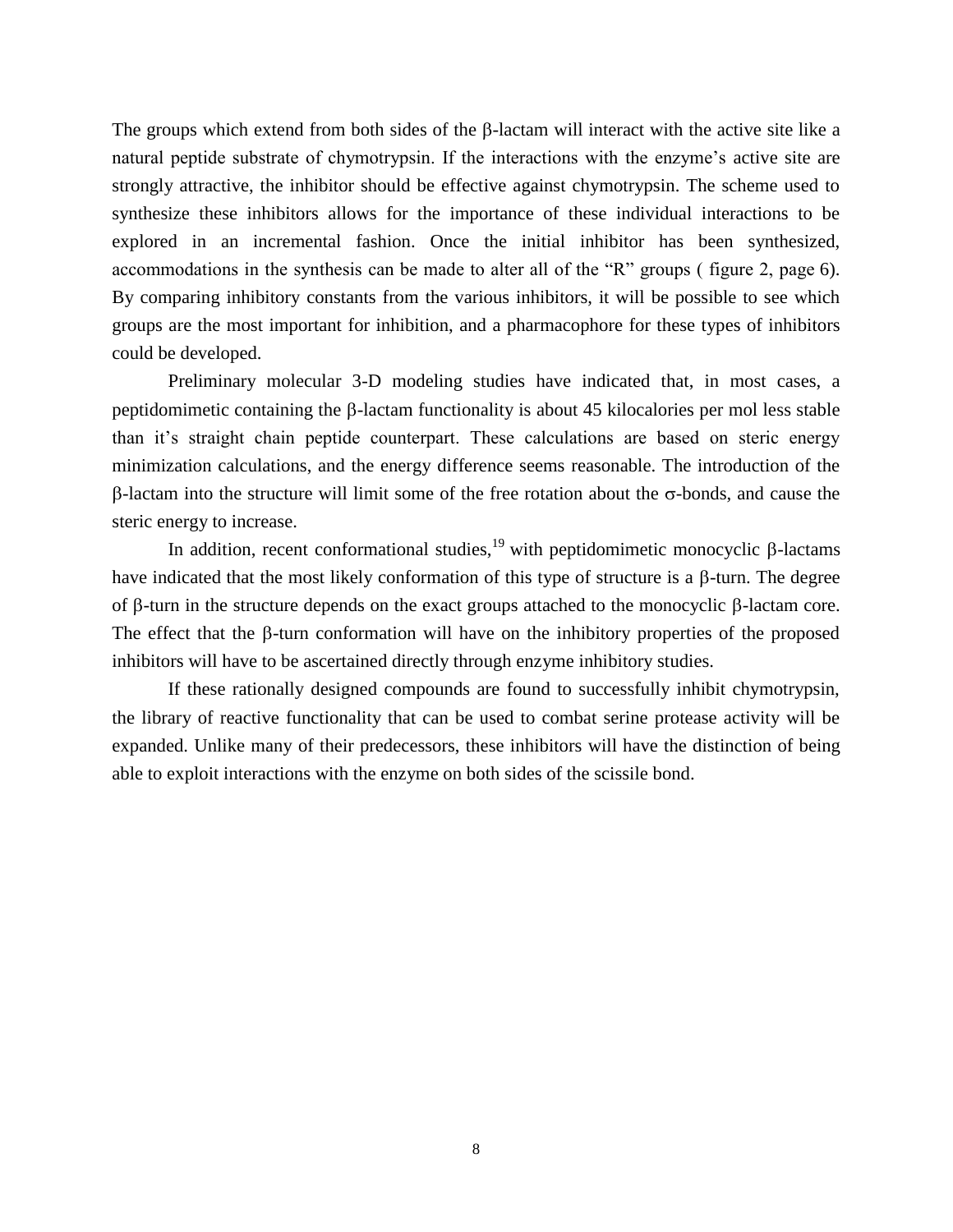#### **Results and Discussion**

The first synthetic step was to assemble a fully protected monocyclic  $\beta$ -lactam (3) in a three step process (Scheme 1). This fully protected monocyclic  $\beta$ -lactam is the core from which all possible inhibitor targets are synthesized. Because this  $\beta$ -lactam core is such an important intermediate in the synthetic pathway, the development of Scheme 1 was a major focus of this project.



**Scheme 1:** Synthetic Pathway to the Monocyclic  $\beta$ -lactam Core

In the first step of Scheme 1, a hydroxamate serine derivative (**1**) was synthesized by the method of Miller et al,<sup>20</sup> coupling N-tertbutoxycarbonyl L-serine (t-Boc-serine) to the hydroxylamine hydrochloride salt, HCl\*H<sub>2</sub>NOBn. This nucleophilic substitution on an acyl group involves the attack of a nucleophile (HCl\*H2NOBn) on the electrophilic carbon of the carbonyl from the carboxylic portion of *t*-Boc-serine. In order for this reaction to occur by this mechanism, the nucleophilic attack must be accompanied by the simultaneous departure of a leaving group, in this case, the hydroxyl group from the carboxylic acid would have to leave as a hydroxide anion. In general, strong bases are poor leaving groups, and weak bases are very good leaving groups.<sup>10</sup> Because the hydroxide anion (OH<sup>T</sup>) is the prototypical strong base, it is therefore also a poor leaving group.

This obstacle is overcome by adding a coupling agent such as dicyclohexylcarbodiimide (DCC) to the reaction pot. Coupling reagents such as DCC will react with the free hydroxyl group of *t*-Boc-serine's carboxy terminus. This reaction modifies the OH group, and creates a good leaving group in its place.<sup>10</sup> The nucleophilic amine (HCl<sup>\*</sup>H<sub>2</sub>NOBn) can then be added, and the reaction will proceed to yield the serine hydroxamate derivative (**1**). Early attempts of this reaction involved using the aforementioned DCC as the coupling reagent. Although DCC is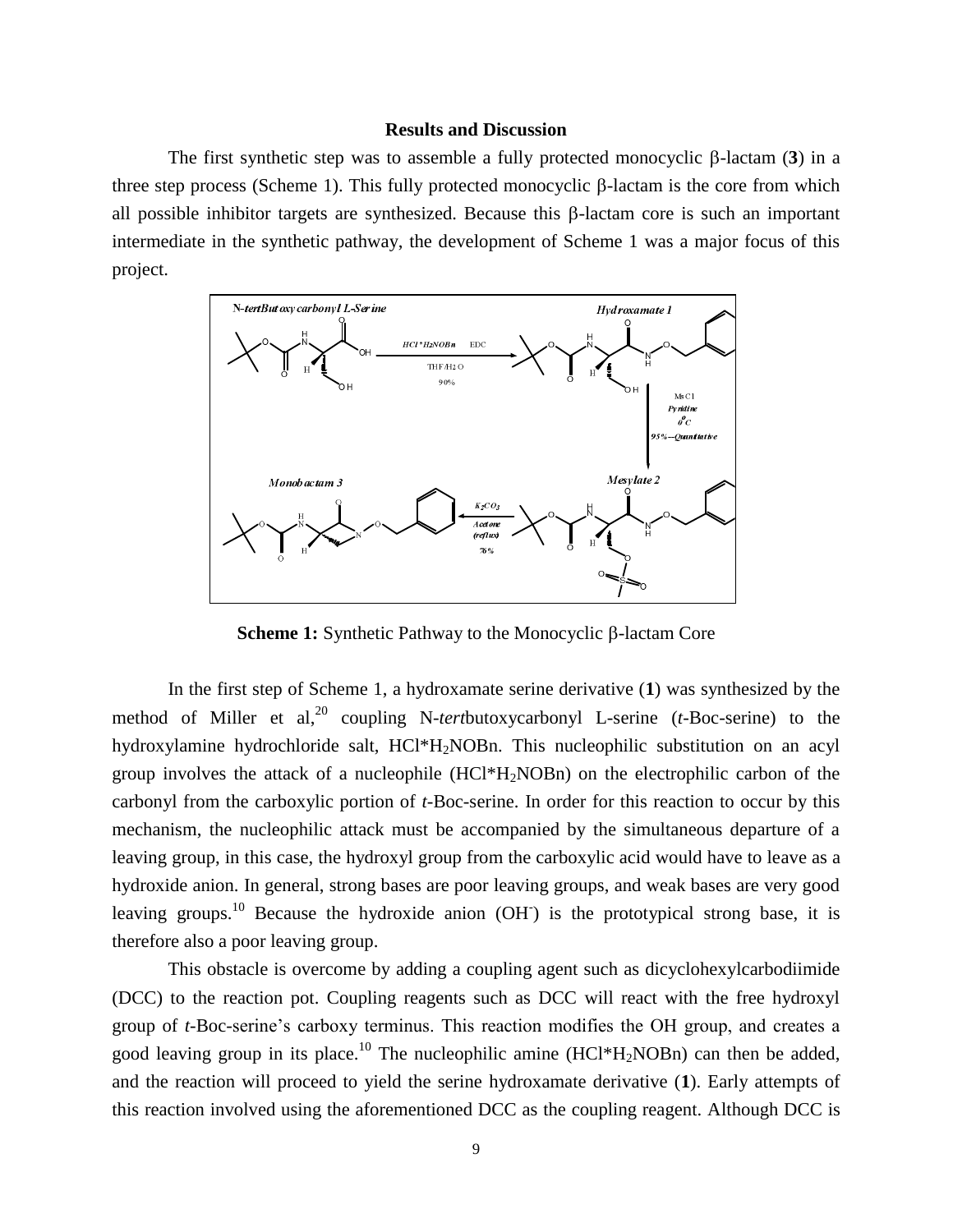a relatively inexpensive and readily available reagent, it presents a logistical problem in the synthesis. When DCC is used as a coupling reagent, dicyclohexylurea (DCU) is generated as a side product. DCU precipitates as a white solid, which must be removed via filtration. Removing all of the accumulated DCU via filtration was not always an easy task, and DCU had a tendency to appear as a contaminant in ensuing reactions. This observation, accompanied by the fact that the yields were not as high as they should ideally be in the first step of a synthesis (60-70%) led to the exploration of other coupling reagents as an alternative. The next coupling reagent attempted was 1-(3-dimethylaminopropyl)-3-ethylcarbodiimide hydrochloride (EDC). EDC eliminated the precipitate problems that were inherent to DCC, however, the yields were still lower than expected (60%). It was concluded that the low yields were a result of factors other than the choice of carbodiimide coupling reagent.

Another aspect of this reaction that received considerable attention was the control of pH. Miller's protocol<sup>10</sup> performs this reaction in a pH range of 4-5. In order to maintain this pH range, careful consideration was taken. When the slightly acidic hydrochloride  $(HCl^*H_2NOBn)$ was added to the stirring solution of *t*-Boc serine, the pH value quickly decreased to 1.5. To bring the solution back to the desired pH range, 1M NaOH was added dropwise. Then, when EDC was added, and the reaction had commenced, the pH began to gradually increase. This is due to the anionic nitrogen formed on the carbodiimide during its reaction with *t*-Boc-serine. In addition to this, when the nucleophillic substitution takes place, the carbodiimide leaves as an anion. To maintain the desired pH range of 4-5, 1M HCl was added dropwise over the course of the reaction (monitored by pH meter). Since the anions are formed throughout the entire course of the reaction, it was necessary to closely monitor the reaction progress via pH meter and adjust the pH as necessary.

Despite choosing the correct carbodiimide coupling reagent and monitoring the pH of the reaction carefully, yields were still less than satisfactory (60-70%). One possible explanation for this was problems with the work up and isolation of the hydroxamate (**1**). The Miller protocol calls for a total of nine aqueous washes during the work up. It was suspected that some of the product may have been brought into the aqueous layer by THF (THF solvates the hydroxamate product, and is miscible with  $H_2O$ ) and lost during the washes. The solvent system, according to Miller's protocol, should be a 1:2 mixture of THF:H<sub>2</sub>O. Based on the fact that the product (1) is soluble in THF, but insoluble in  $H_2O$ , it was proposed that using less THF might cause 1 to precipitate from the solution as it is formed. As a modification to the Miller procedure, the reaction was run with a minimum amount of THF in the solvent mixture. As predicted, when the solvent mixture contained just enough THF to dissolve all of the reagents, hydroxamate **1**  precipitated as it formed. Upon completion, the white crystalline hydroxamate **1** was isolated via vacuum filtration in 90% yield. This compound needed no further purification as indicated by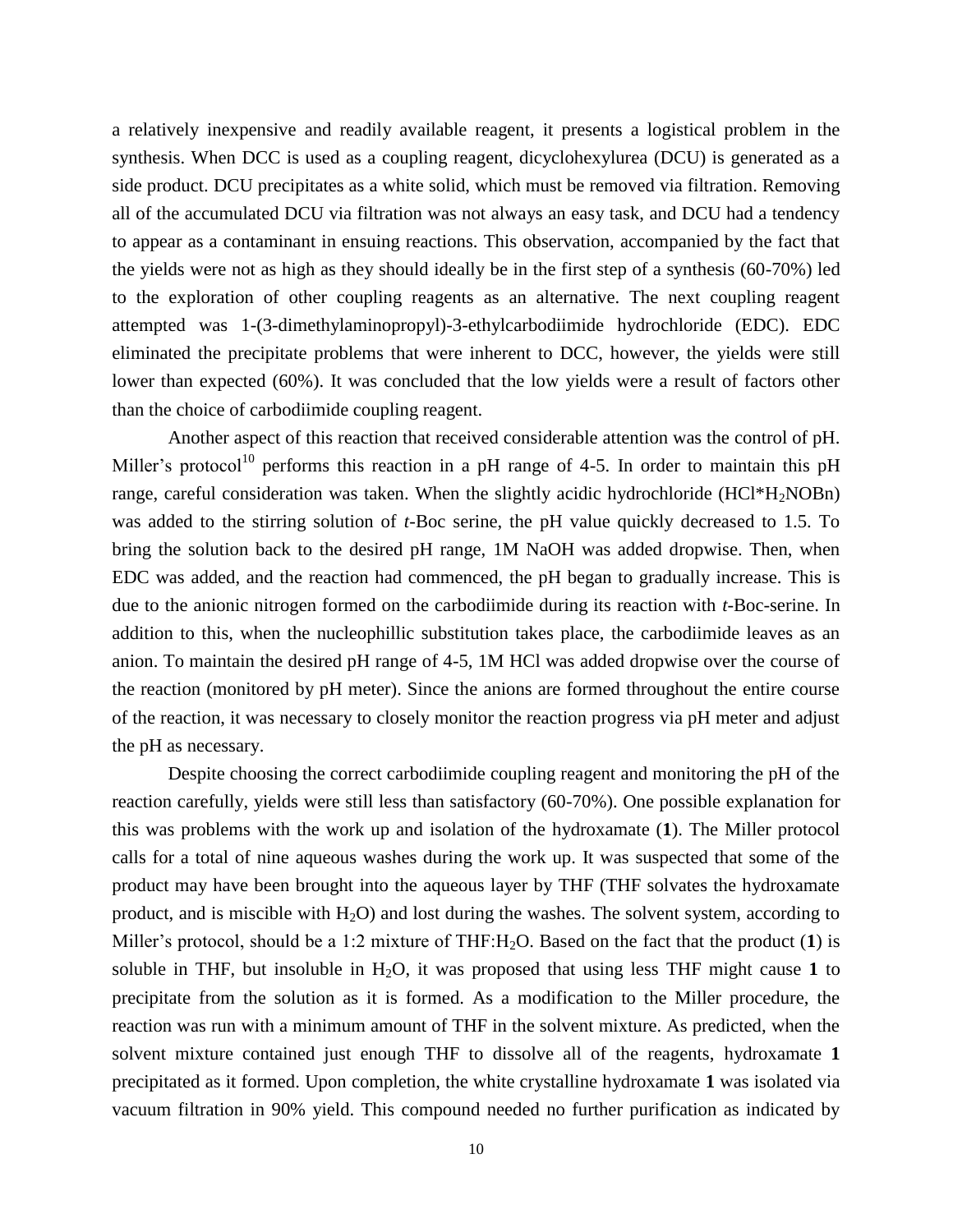TLC and melting point data. This highly reproducible protocol eliminated the need for the time consuming and difficult aqueous washes, and increased the average yield up to 90%, a very respectable yield for the first step in the synthetic pathway.

The next step in Scheme 1 is to cyclize hydroxamate 1 into the fully protected  $\beta$ -lactam **3**. This transformation occurs via an intramolecular  $S_N2$  reaction with the O-Benzyl protected nitrogen atom as the reactive nucleophile. For this reaction to occur, the leaving group would be the hydroxyl group from serine's side chain. For reasons previously mentioned, a hydroxide anion is a very poor leaving group, which would need to be modified in order for the reaction to proceed. Since this is not a nucleophilic substitution on an acyl group, using a carbodiimide would not work to improve the hydroxide anion as a leaving group. Instead, methanesulfonyl chloride (MsCl) is used. MsCl reacts with the alcohol (from **1**) in a nucleophilic substitution reaction to form mesylate **2**. <sup>10</sup> A basic solvent, pyridine is used to neutralize the HCl that forms during the process. In this reaction, a poor leaving group, the hydroxide anion , is converted to the mesylate anion, a good leaving group. The reaction was run in pyridine, at  $0^{\circ}C$ , under anhydrous conditions. It is very important to note that anhydrous conditions must be strictly adhered to. The mesylate anion is a good enough leaving group to possibly facilitate a side reaction in the presence of  $H_2O$ . If trace amounts of  $H_2O$  enter the reaction vessel from the atmosphere, undried solvent, or undried glassware, the  $H_2O$  would act as a nucleophile, and replace the mesylate anion via nucleophillic substitution. By this process, the reaction reverts back to the starting material, hydroxamate **1** as indicated below in figure 5.



**Figure 5:** Decomposition of the Mesylate in the Presence of H<sub>2</sub>O

However, when the anhydrous protocol is followed, this reaction has proven to be the easiest in this synthetic pathway. Typically, this reaction produces the mesylate **(2)** in yields above 90%.

Now that a good leaving group has been created, an intramolecular  $S_N2$  cyclization can be run to yield the fully protected  $\beta$ -lactam (3). A closer look into the mechanism of this reaction indicates why the O-benzyl group attached to the nucleophilic nitrogen atom is so vital to this reaction. In order for this reaction to be spontaneous, the nucleophilicity of the amine must be enhanced. The O-benzyl group contributes to this enhancement in two ways.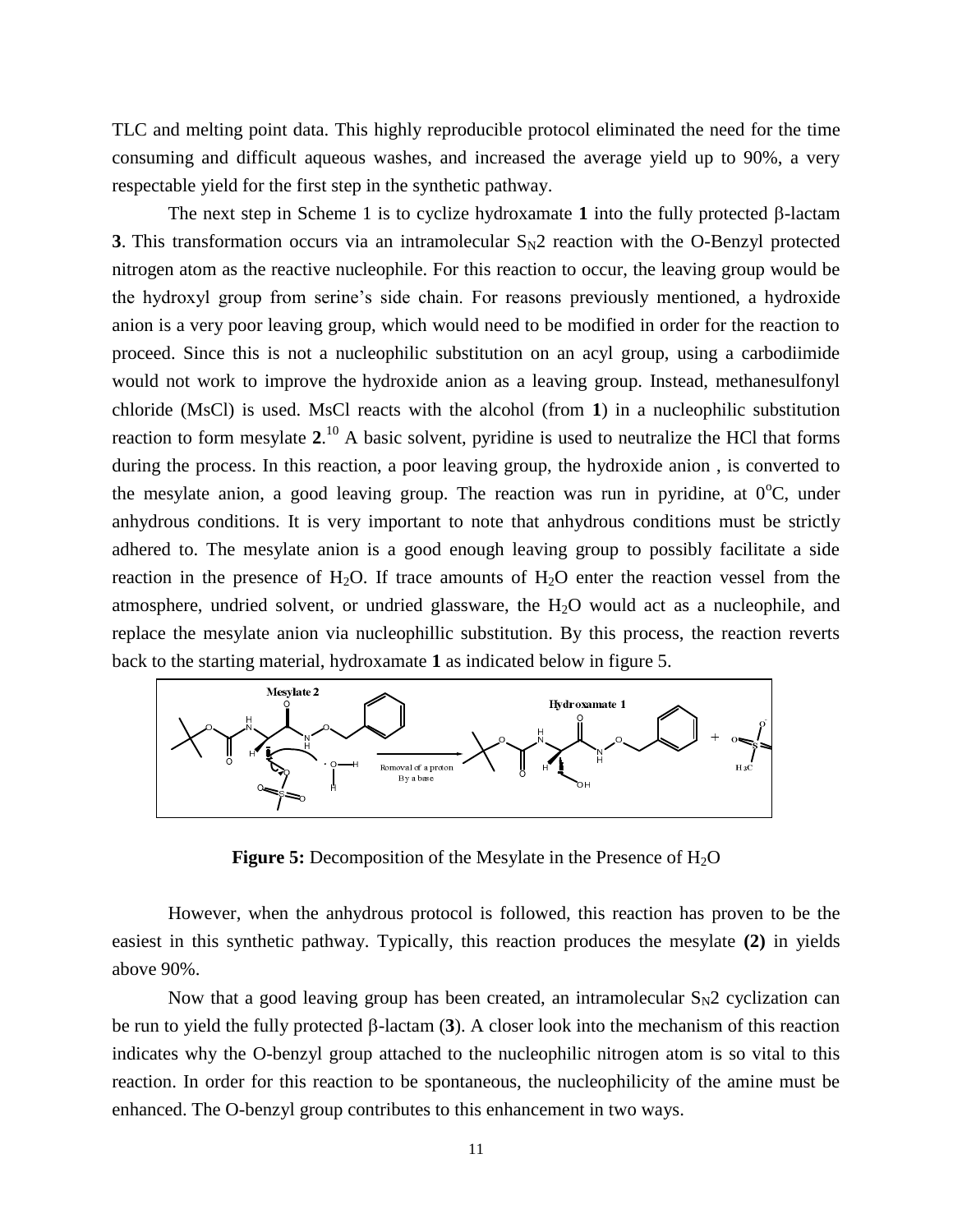The first way is through a phenomenon known as the  $\alpha$ -effect.<sup>22</sup> Whenever the atom adjacent to the attacking nucleophile contains one or more pairs of unshared electrons, the strength of the nucleophile is enhanced. There is currently no concrete evidence to explain why this occurs, but two ideas have been hypothesized. One is that the ground state of the nucleophile is destabilized by repulsions from the unshared electron pairs on the adjacent atom. The other theory is that the transition state of the reaction could be stabilized by the adjacent unshared electron pairs.<sup>22</sup> Although neither of these explanations can currently be proven, the  $\alpha$ -effect is a phenomenon that has repeatedly been experimentally observed. In the case of this reaction, the two pairs of unshared electrons on the adjacent oxygen atom contribute to the enhanced nucleophilicity of the nitrogen atom.

The second, and most important contribution to the amine's enhanced nucleophilicity is the fact that the O-benzyl group is an electron withdrawing group  $(EWG)$ .<sup>10</sup> In order for the amine to participate in the intramolecular  $S_N2$  reaction, it must be deprotonated (or the equilibrium must lie in favor of the deprotonated form).  $K_2CO_3$  is the base used to achieve this deprotonation. However,  $K_2CO_3$  is a fairly weak base, and would not be strong enough to deprotonate an amide (not benzyloxy protected) ( $pK_a \sim 17$ ). By adding the benzyloxy substituent to the amide, the pKa is reduced. The benzyloxy substituent withdraws electron density from the nitrogen atom. The reduced electron density of the nitrogen atom, due to the ability of the benzyloxy substituent to stabilize a negative charge, causes the pKa of the hydroxamate to decrease (pKa~6-10). In essence, the amine can now lose a proton more easily, because the anion will be stabilized. In the presence of  $K_2CO_3$ , the equilibrium of the benzyloxy substituted amine lies in favor of its deprotonated form.

With the O-benzyl substitution the amine is sufficiently nucleophilic to take part in the intramolecular  $S_N2$  reaction. In addition, the incorporation of the methyl sulfonate ester (OMs) into the molecule has enhanced the efficiency of the leaving group. This reaction was facilitated by refluxing the mesylate (2) with  $K_2CO_3$  in dried acetone under anhydrous conditions as indicated by the protocol of Floyd et al.<sup>21</sup> Once again, the strict anhydrous environment was essential to the success of this reaction. As indicated in figure 5, mesylate **2** has a tendency to revert back to hydroxamate 1 in the presence of  $H_2O$ . After aqueous work up and column chromatography, yields of  $\beta$ -lactam **3** (the fully protected monobactam core) have been as good as 70-80%.

The only attempted modification to the reaction sequence was an attempt to transform hydroxamate 1 directly into 3 in a one step process.<sup>23</sup> The hydroxamate was reacted with 1-1'sulfonyldiimidazole and sodium hydride (NaH) in a solution of dimethylformamide at low temperature. TLC showed that the crude product contained a large number of impurities, but the presence of the product was not identified. Due to the large number of impurities present and the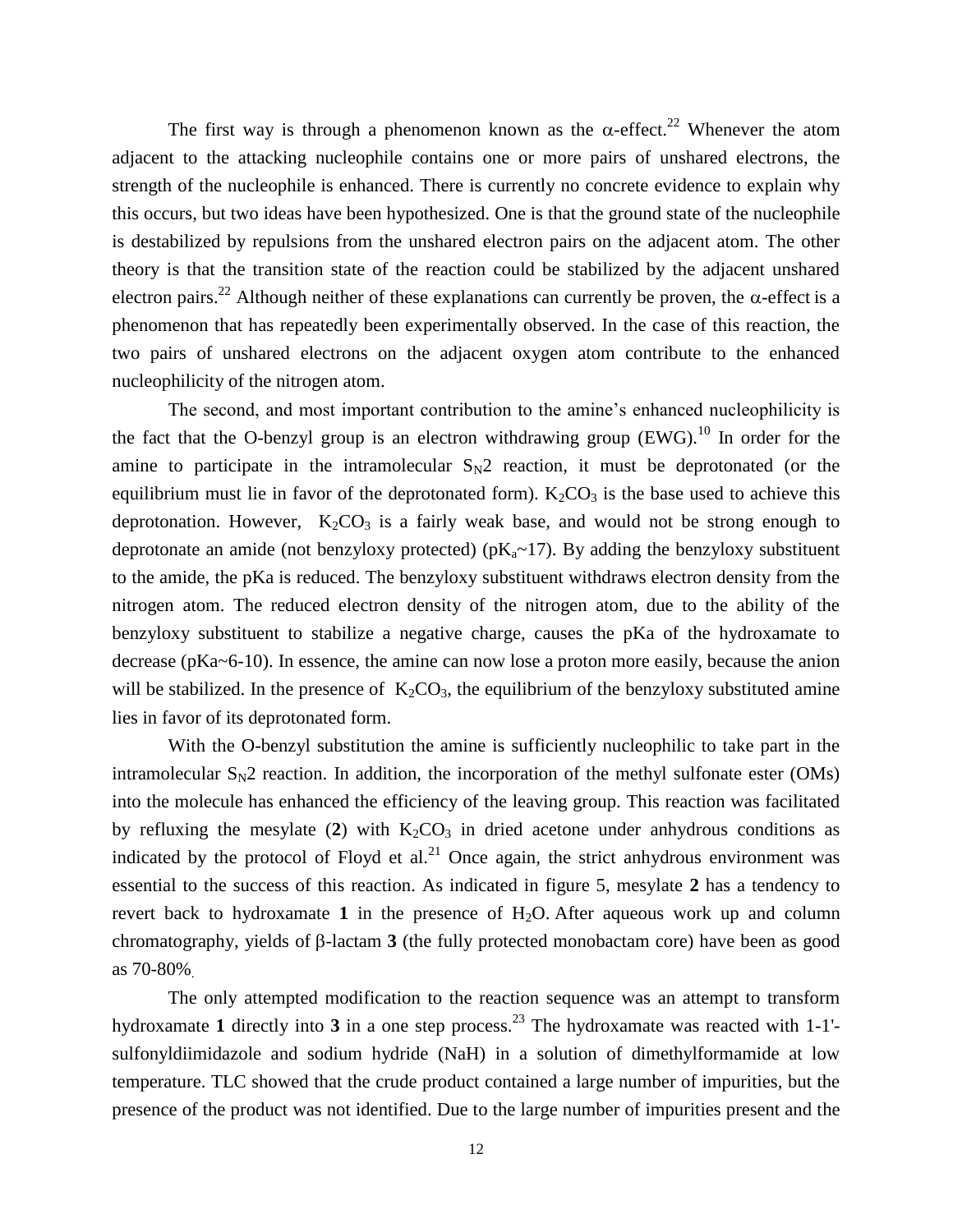unconfirmed presence of product, this reaction was not pursued any further in the pathway to the B-lactam core.

Once **3** had been obtained in high purity and yield via Scheme 1, the next step in the synthesis was to deprotect and extend **3** on both sides of the scissile bond. Previous attempts in the lab focused on removing the *t*-Butoxycarbonyl group from **3** and coupling other residues to the resulting free amine. In all cases these reactions were unsuccessful due to a suspected opening of the strained  $\beta$ - lactam ring. The theoretical explanation for this draws on concepts that have previously been developed. The N-1 nitrogen atom of  $3$  is benzyloxy protected. As mentioned previously, the benzyloxy substituent reduces the pka of N-1, thereby making it a weaker base. Weaker bases have been known to be good leaving groups in reactions. The strong ability of N-1 to leave, causes the bond between N-1 and C-2 in the  $\beta$ -lactam to become weakened. In attempts to remove the *t*-Boc group from **3**, this labile bond is broken, destroying the  $\beta$ -lactam ring.

This evidence caused the focus of the synthesis to shift toward the removal of the benzyloxy protecting group from **3**. This reaction is the first step in Scheme 2, the elaboration of the monocyclic  $\beta$ -lactam core, and it has proven to be the most difficult reaction in the synthesis. Difficulties with this reaction have caused it to become the major focus of most recent research.



**Scheme 2:** The Elaboration of the Monocyclic β-lactam Core

Based on the work of Chiara et al,<sup>24</sup>  $\beta$ -lactam **3** was reacted with a 0.1 M solution of the Lewis acid samarium (II) iodide  $(SmI<sub>2</sub>)$  and deoxygenated  $H<sub>2</sub>O$  in THF. Although the exact reaction mechanism has not been experimentally determined, it is proposed to be a free radical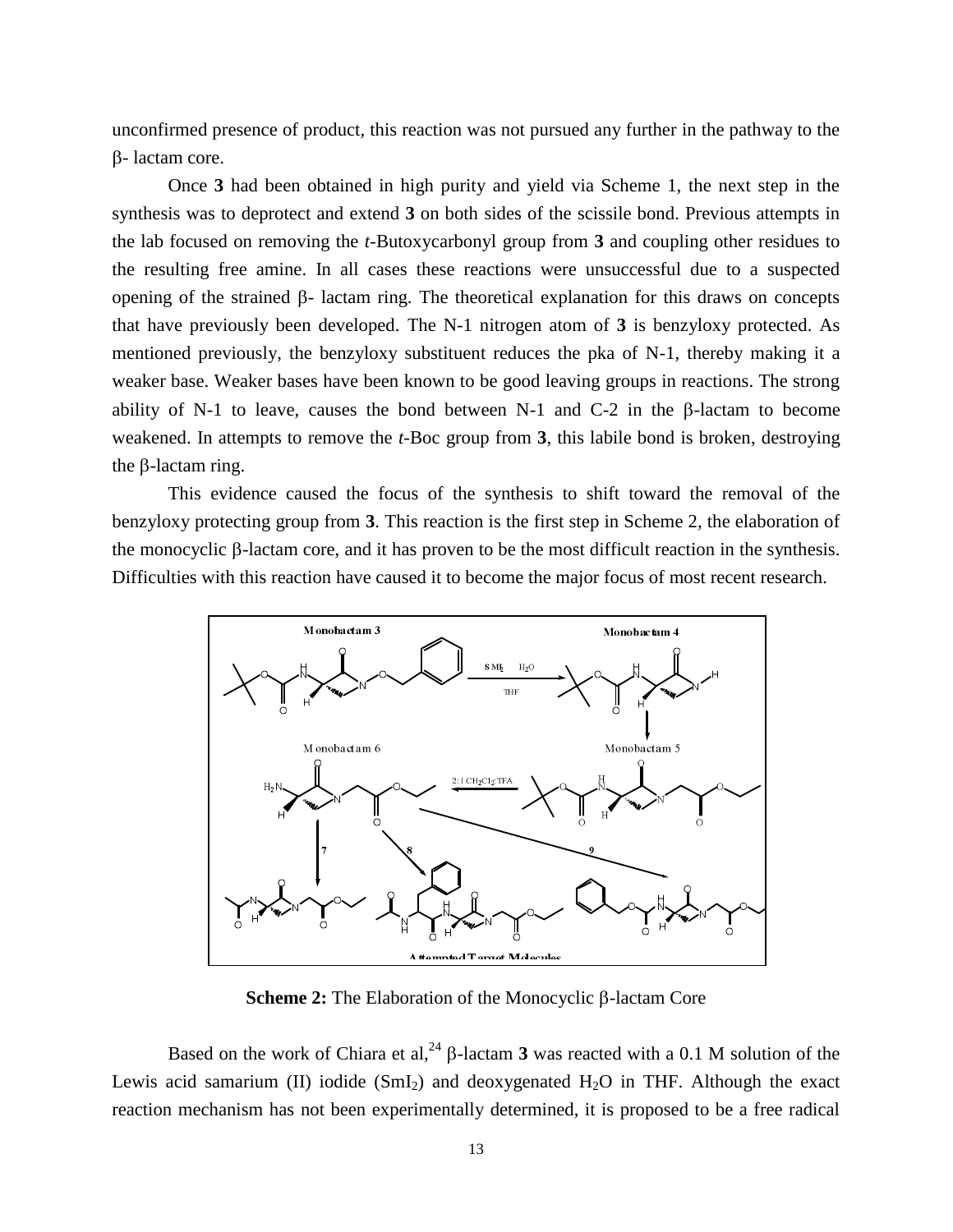process. Early attempts of this reaction were successful, but with low yields (40-50%). Yields appeared to be higher when a freshly opened bottle of  $SmI_2$  was used as opposed to when  $SmI_2$ was used from a previously opened bottle. This is because  $SmI<sub>2</sub>$  has been known to react vigorously with the diradical  $O_2$ . Although extreme care was taken to always open bottles and transfer SmI<sub>2</sub> under an atmosphere of nitrogen gas, it was evident that even trace amounts of  $O_2$ would react with  $SmI_2$  in the bottle. This process could be detected by color. A fresh 0.1M solution of  $SmI<sub>2</sub>$  has a very distinct blue color to it, however immediately upon contact with  $O<sub>2</sub>$ , the color changes to a pale yellow. To combat the decomposition of the  $SmI<sub>2</sub>$  reagent under storage, Molander's protocol<sup>25</sup> was attempted to generate  $SmI_2$  in situ. In a glovebag, Sm metal and  $I_2$  were combined with THF and allowed to stir under argon. The literature called for a deep blue green color in the solution, but even after three days of stirring, the solution was brown with a yellow-green precipitate. Although the solution was not the expected color, it was used in a benzyloxy cleavage reaction. However, it became apparent that the attempt to synthesize  $SmI<sub>2</sub>$ had not been a success. When this reagent was used to affect the benzyloxy removal, TLC indicated that no product was formed after three days of stirring at room temperature and the starting material remained unreacted.

Because the procedure to synthesize  $SmI<sub>2</sub>$  was not a success, the focus was turned to extending the shelf life of the Aldrich SmI<sub>2</sub> reagent. Instead of nitrogen, argon was used during the opening of the bottles and the dispensing of the reagent. Although the shelf life of the  $SmI<sub>2</sub>$ reagent was extended by doing this, there were still problems with the reaction. Chiara's protocol<sup>24</sup> indicates that the reaction should be stopped when TLC indicates the disappearance of all starting material. These reactions were run for as many as three days with TLC still indicating the presence of starting material. The low yields could be explained by the fact that the reaction was not going to completion. In an attempt to drive the reaction to completion, a reflux in THF was run. Although refluxing often drives reactions to completion, it did not work on this molecule. These harsh reaction conditions yielded a brown oil that contained no product based on TLC and IR.

The next attempt to drive the reaction to completion was based on  $SmI<sub>2</sub>$  research by Shabangi.<sup>26</sup> The cosolvent used with  $SmI_2$ , in this case, deoxygenated H<sub>2</sub>O, can have a bearing on the reducing power of  $SmI_2$ . Shabangi determined that the reducing power of  $SmI_2$  was the greatest when hexamethylphosphoramide (HMPA) was used as the cosolvent. As a modification to the Chiara protocol, deoxygenated  $H_2O$  was replaced by HMPA. Initially, the results appeared to be very encouraging as indicated by the total consumption of all starting material (**3**) based on TLC. However, although all of the starting material had been consumed, there were many more side products detected, and the overall amount of pure **4** isolated was about the same as in previous reactions. It appears that the HMPA made SmI<sup>2</sup> too strong a reducing agent to be used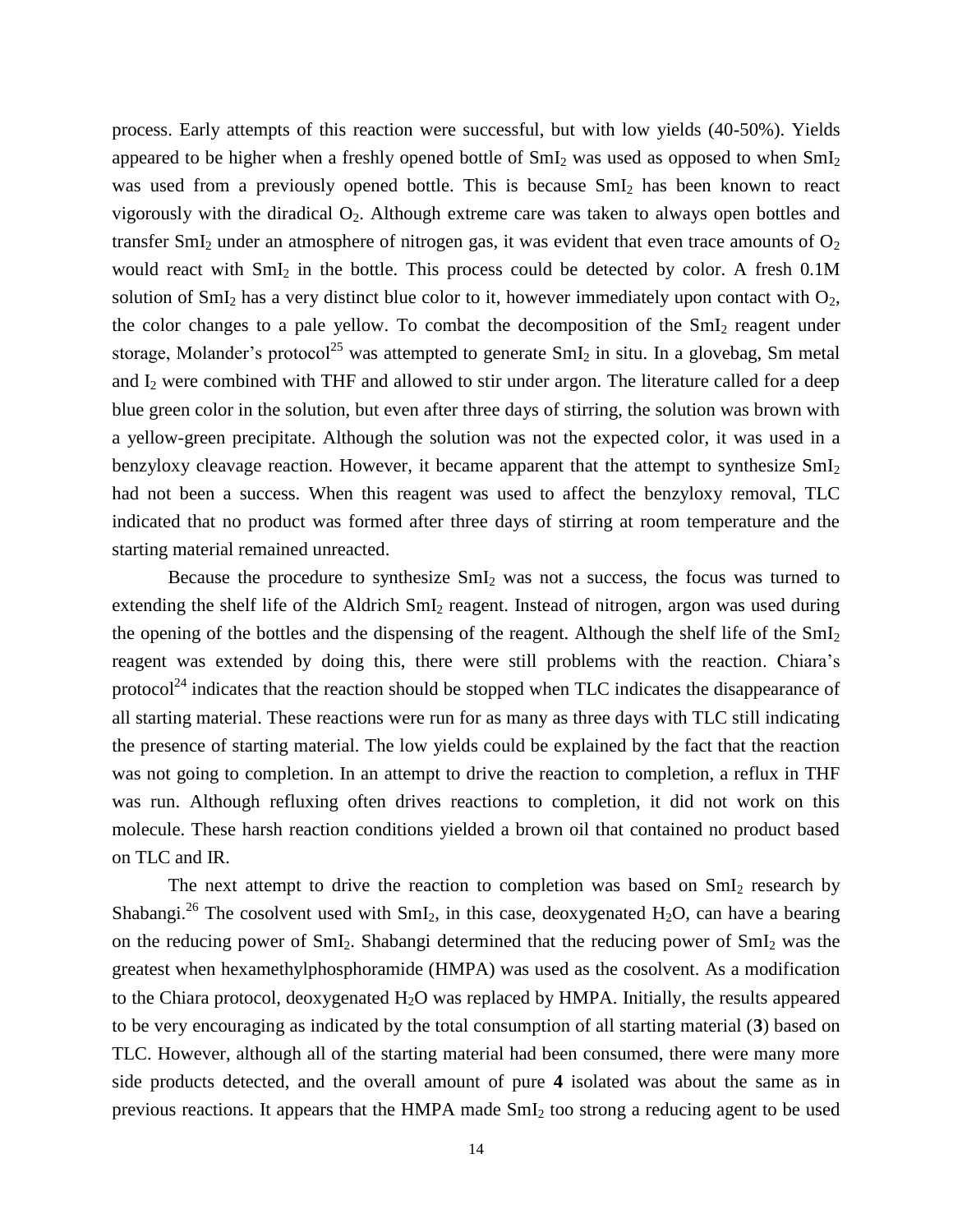in this reaction. Because this reaction and separation were logistically more difficult to perform, the Chiara protocol remains the most effective way to affect the transformation from **3** to **4**.

Once the benzyloxy protecting group was removed, the focus of the synthesis became extending the molecule from the N-1 position. The original reaction extends the molecule in the carboxy terminal direction by adding a group which mimics a glycine residue. This transformation was initially attempted via a rhodium-catalyzed carbenoid insertion reaction.<sup>27</sup> Carbenes are short lived reactive intermediates which have rarely been isolated, however certain reactions involving carbenes have been experimentally shown to react preferentially with specific bond types. Two of the most common types of bonds that carbenes react with are the carbon-carbon double bond, and the nitrogen-hydrogen bond.<sup>22</sup> This reaction attempted to alkylate **4** at N-1 via a carbenoid insertion reaction. One of the most common synthetic methods of generating carbenes is the decomposition of diazo compounds. When treated with a catalyst, the diazo compound decomposes to form nitrogen gas and a carbene.<sup>22</sup> In this reaction, ethyl diazoacetate was reacted with a rhodium (II) acetate catalyst to generate the carbene, which should insert into the N-1 bond of **4** to from the alkylated product (**5**). This reaction was run in a tolulene reflux for two days. The reaction formed four products based on TLC. Separation by column chromatography and analysis of each compound brought about the conclusion that none of these compounds were **5**. Because this reaction is logistically difficult to run, dangerous (diazo compounds have been known to explode in the presence of a rhodium catalyst at reflux), and inefficient, it was not explored further as a method of transforming **4** to **5**.

After the carbenoid insertion reaction had failed, the potential reason was found in the literature. Research by Davies<sup>28</sup> explored the relationship between the choice of diazo compound and the success of a carbenoid insertion reaction. A discovery was made that many diazo compounds have been known to dimerize in the presence of a rhodium catalyst. In one reaction involving ethyl diazoacetate, Davies reported that only 10% of the desired insertion product was formed, but 67% of the ethyl diazoacetate reagent formed a dimer. Although this reaction was not performed on a  $\beta$ - lactam, the results still bear significance. Because such a large proportion of the reagent formed the undesirable dimers, the yield would be extremely low no matter what compound it was reacted with, because there would not be enough monomeric ethyl diazoacetate to cause the insertion reaction to occur. Ethyl diazoacetate was reported to be the worst reagent to use in this type of insertion reaction for these reasons.<sup>28</sup> The research also reported that the best diazo compound for this type of insertion reaction was a phenyldiazoacetate methyl ester. Using this diazoacetate, Davies reported no dimerization products. This research explains why the rhodium catalyzed carbenoid insertion reaction did not work when ethyl diazoacetate was used. The evidence that phenyldiazoacetate is such an effective reagent for carbenoid insertions has potential future implications on this project.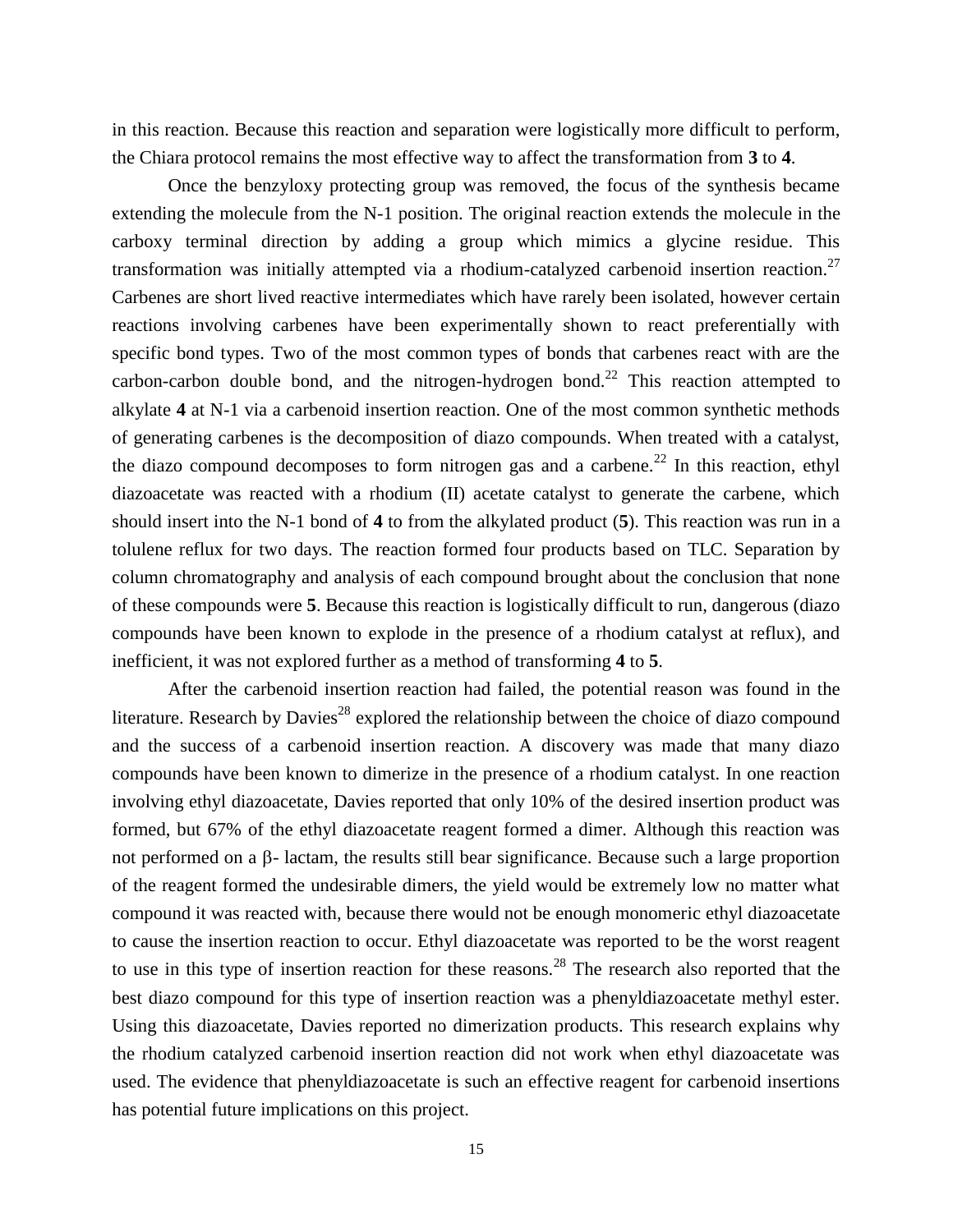Because **5** could not be synthesized by the rhodium catalyzed insertion, the focus was shifted to the removal of the proton at N-1 and reaction with the electrophile, ethyl bromoacetate. The base initially chosen for this task was lithium-hexamethyldisilizane (LiHMDS). LiHMDS was generated in situ by the reaction of 1,1,1,3,3,3-hexamethyldisilisane with butyllithium. LiHMDS was used to deprotonate  $4$  at  $-75^{\circ}$  and ethyl bromoacetate was added. The electronegative bromine atom withdraws electron density from the carbon that it is attached to. This enhances the electrophilicity of that carbon and consequently makes it more susceptible to nucleophilic attack. As the literature<sup>29</sup> had predicted, this reaction was a difficult transformation to accomplish. The success of this reaction was inconsistent, and yields were extremely low (10- 20%). In addition, the successful attempts of this reaction never went to completion.

Initially, it was proposed that the deprotonation of N-1 was not being completed in these reactions. In order for this reaction to occur, N-1 must be in its deprotonated (most nucleophilic) form. If it is not fully deprotonated, N–1 will probably not be nucleophilic enough to react with ethyl bromoacetate, and product will not be formed. One way this could happen is if the generation of LiHMDS in situ did not go to completion. As mentioned above, one of the reagents used to generate LiHMDS is butyllithium. Butyllithium has been known to react vigorously with H2O molecules present in atmospheric moisture. Because of this, solutions of butyllithium have been known to decrease in molarity under storage. If this was the case, the unpredictable nature of the reaction may be attributed to it. If the molarity of butyllithium is lower than expected, the full amount LiHMDS would not be generated. Consequently, N-1 from **4** would not be fully deprotonated and the reaction would not go to completion. For these reasons, the molarity of butyllithium was investigated further.

The butyllithium used in these reactions was a 1.6 M solution in hexanes from Aldrich. The molarity of butyllithium can be determined by titrating it with 2,5-dimethoxybenzyl alcohol.<sup>30</sup> When treated with organolithium reagents, 2,5-dimethoxybenzyl alcohol has been observed change from a colorless solution to a red solution when as little as 0.01 mmol equivalents of excess organolithium reagent is added.<sup>30</sup> This titration makes it possible to accurately determine the molarity of compounds such as butyllithium. This procedure was done previously in the lab by a colleague, and the molarity of the butyllithium solution was determined to be 1.07 M. Because this value was a considerable amount lower than the Aldrich value of 1.6 M, this titration was performed again on the butyllithium to see if it had undergone any further decrease in molarity.

A total of three titrations were done with butyllithium reacting with 2,5-dimethoxybenzyl alcohol in THF. Based on these titrations, the molarity of the butyllithium reagent was 1.39 M. Although this value was lower than the 1.6 M value indicated by Aldrich, it was higher than the 1.07 M which was previously calculated. Since all calculations in these reactions had been based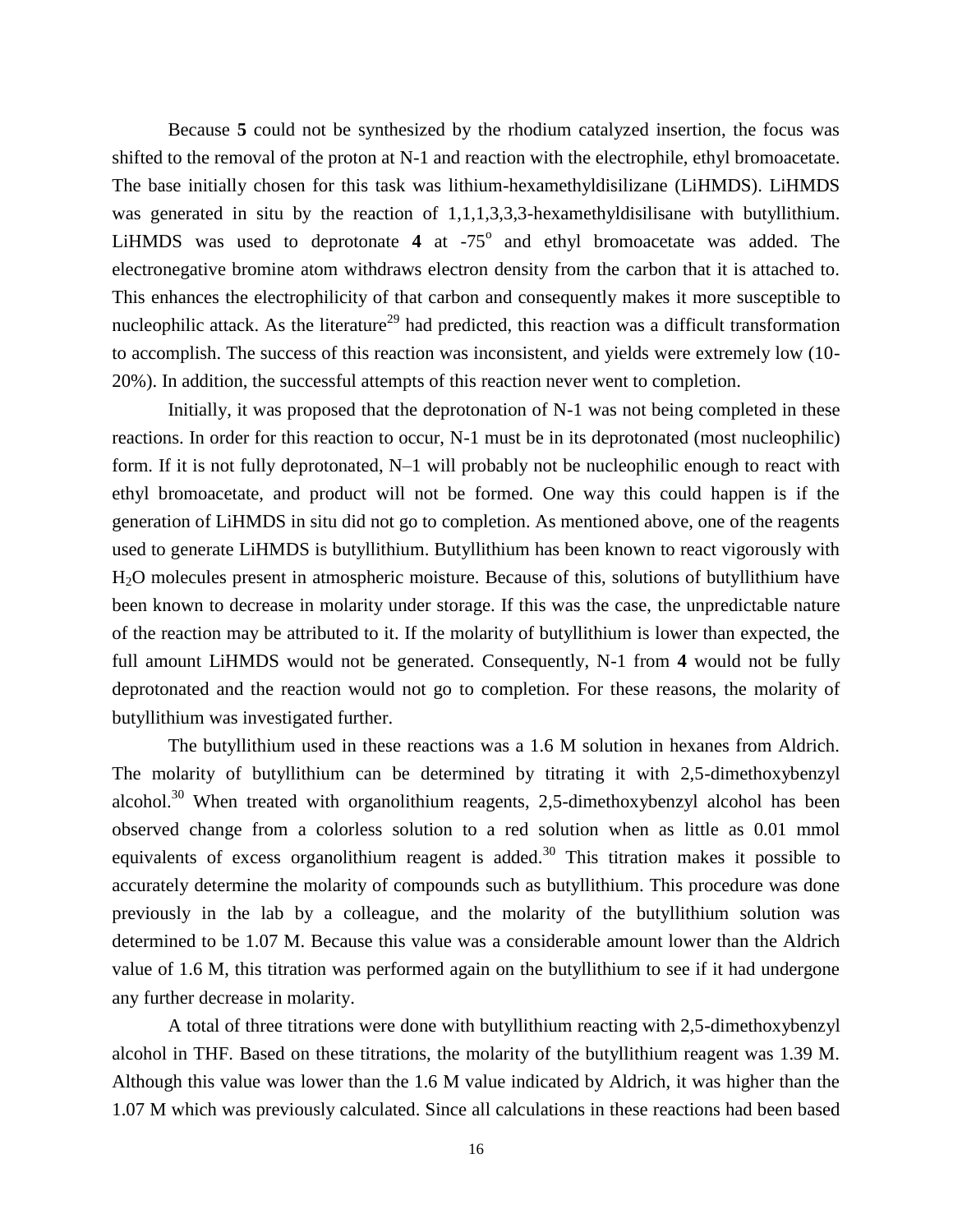on a molarity of 1.07, the theory that the molarity had dropped below 1.07 M and detrimentally affected the reaction was proven wrong.

The butyllithium titration discounted the theory that LiHMDS had not been obtained in quantitative yield during its generation in situ. However, since the alkylation reaction had yielded product with a very modest rate of success, a new reaction was attempted based on the same principles. In an organic synthesis such as this one, an easy way to circumvent this type of problem is to use a different base. Based on the literature<sup>31</sup>, sodium hydride (NaH) is a base that has been used to deprotonate similar molecules. An alkylation reaction involving **4** and ethyl bromoacetate with sodium hydride gave **5** in a 64% yield on its first attempt. Subsequent attempts of this reaction were successful, but in lower yields than the original 64% yield. Typical reactions using NaH as the base produced **5** in approximately 35-45% yield.

The results from the NaH reactions were substantially better than the results when LiHMDS was used as the base. In an attempt to further improve yields, the same reaction was performed with potassium hydride (KH) as the base.  $K^+$  is larger than Na<sup>+</sup>, therefore it holds the hydride ion more loosely. Because of this, reactions using KH often yield better results. However, when KH was used, **5** was isolated, but the yield was slightly lower than the typical 40% yield of the NaH reaction. To date, the alkylation using NaH as the base continues to be the most efficient way to transform **4** into **5**.

In addition to the alkylation reactions involving ethyl bromoacetate to yield **5**, the use of ethyl- 2-bromopropionate was originally proposed. As mentioned previously, reaction of **4** with ethyl bromoacetate adds a glycine ethyl ester to N-1 to create **5**. If this same reaction was done with ethyl- 2-bromopropionate, the group added to N-1 would be a methylated derivative of **5** which mimics an alanine ethyl ester. Both of these compounds would be useful intermediates in this synthetic pathway. With either of these compounds, removal of the *t*-Boc group, and coupling of another group in its place would yield a proposed chymotrypsin inhibitor. Enzyme testing two compounds which are different only in one functionality such as these two, is an important step in this project. If the addition of the methyl group improves the inhibition of chymotrypsin, it can be proposed that the methyl group is interacting in the  $S_1$ ' pocket of the enzyme.

However, to date, this reaction has not been attempted in the lab. The fact that the yields of the alkylation reaction using ethyl bromoacetate have been so low indicates the reaction using ethyl-2-bromopropionate would not work well. In nucleophilic substitutions, primary alkyl halides (ethyl bromoacetate) are much more reactive than secondary alkyl halides (ethyl-2 bromopropionate).<sup>10</sup> The reason for this is explained by the mechanism of these reactions. When the nucleophile (N-1) attacks the electrophilic carbon on the alkyl halide, the bond between N-1 and the electrophilic carbon is being formed as the bond between the bromine atom and the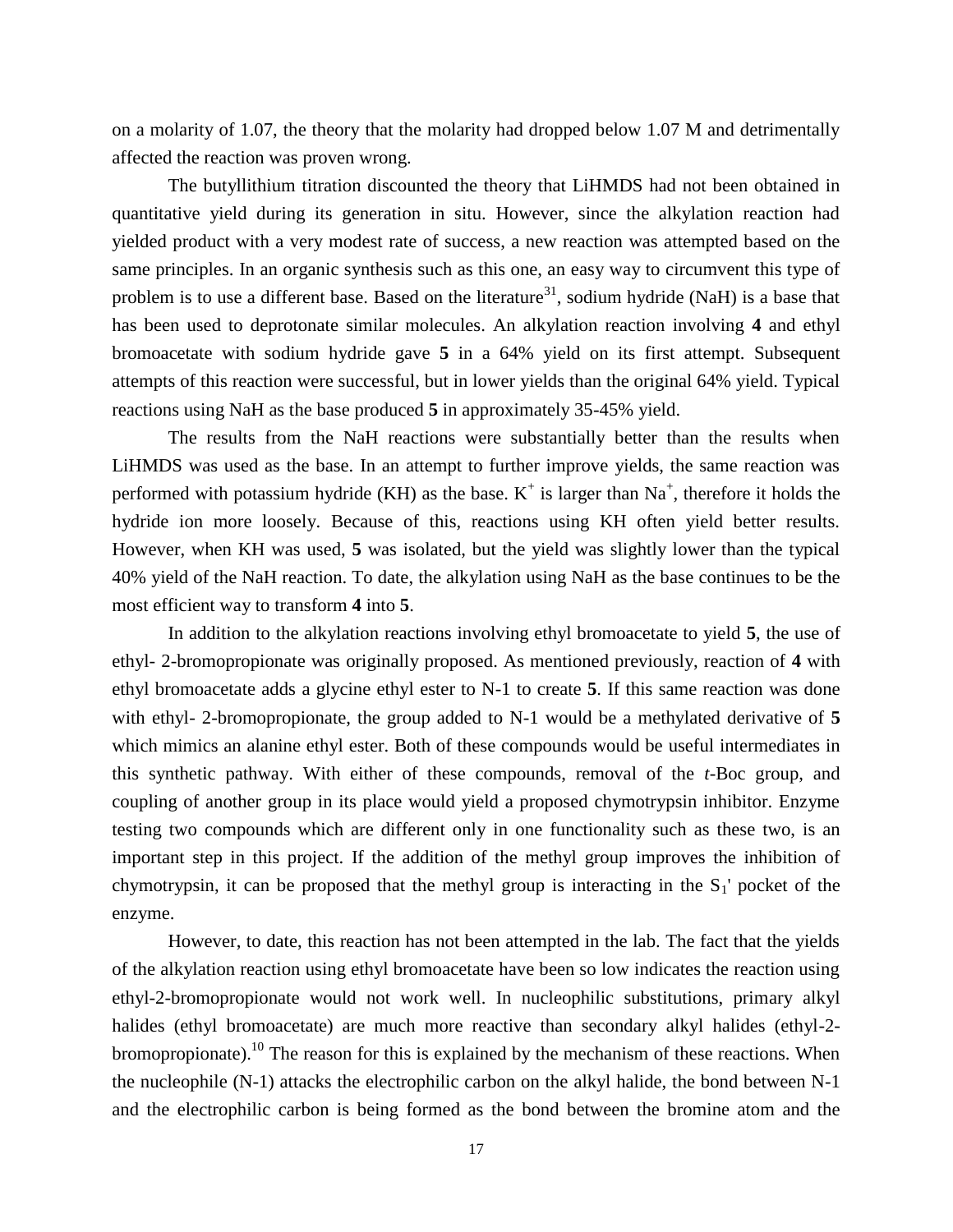electrophillic carbon is being simultaneously broken. The transition state of this reaction involves five groups being attached to the electrophilic carbon.<sup>10</sup> In the primary alkyl halide, two of these five groups are hydrogen atoms. Since the hydrogen atoms don't occupy much space, there is not a great deal of steric hindrance in the transition state, and the reaction occurs easily. In the case of a secondary alkyl halide such as ethyl-2-bromopropionate, one of the hydrogen atoms has been replaced with a methyl group. This methyl group is much larger than the hydrogen atom which it replaced, and it adds steric hindrance to the transition state, making it a higher energy intermediate. This increases the activation energy needed to reach the transition state, and cause the reaction to proceed. In many cases, the energy level of the transition state is too high to be overcome, and the reaction does not occur.<sup>10</sup> If the ethyl bromoacetate reaction had worked in high yield, this reaction would be attempted to produce another group of compounds for enzyme inhibition.

Once **5** had been synthesized, the next step in Scheme 2 was to remove the *tert*butoxycarbonyl protecting group, and couple various residues to the nitrogen atom to yield potential chymotrypsin inhibitors. As was mentioned previously, the *t*-Boc group removal from **3** was not possible because the benzyloxy substituent at  $N-1$  made the  $\beta$ -lactam susceptible to ring opening. This factor was not a problem with **5**, as the *t*-Boc removal proved to be a rapid and facile reaction. The reagent used for this transformation was trifluoroacetic acid (TFA) in dry dichloromethane (1:2 ratio). TFA is perhaps the most universal reagent in *t*-Boc removal reactions.<sup>32</sup> TFA protonates the oxygen atom from the carbamate, which subsequently decomposes to form the free amine (**6**) along with 2- methylpropene and  $CO_2$  as side products.<sup>10</sup> Occasionally, an alcohol such as p-cresol is used to scavenge for liberated *t*-butyl cations produced by the reaction,<sup>32</sup> but it was found to be unnecessary in this case. The reaction of **5** with TFA in CH<sub>2</sub>Cl<sub>2</sub> produced 6 in quantitative yield after one hour of stirring at room temperature. The success of this reaction is easily determined by  ${}^{1}H$  NMR. The  ${}^{1}H$  NMR spectrum of 5 has a very large singlet peak at 1.41 ppm which represents the nine hydrogen atoms associated with the *t*-Boc group. If the reaction successfully yields **6**, the <sup>1</sup>H NMR spectrum will be missing this signature peak, a telltale sign that the reaction was a success.

The extension of **6** from the free amine, would yield a potential peptidomimetic chymotrypsin inhibitor. To date, three different reactions of this type have been attempted, but have not met with satisfactory results. The first attempt was to acetylate the free amine to yield **7**. Due to the small amount of **6** available at that time, this appeared to be easier than running a coupling reaction with another amino acid residue. In addition, the acyl group would accomplish two more things: it would protect the free amine, which is known to be a very reactive species and it would add another carbonyl group which would cause the molecule to more closely resemble a peptide; this would increase the probability of **7** being recognized by chymotrypsin in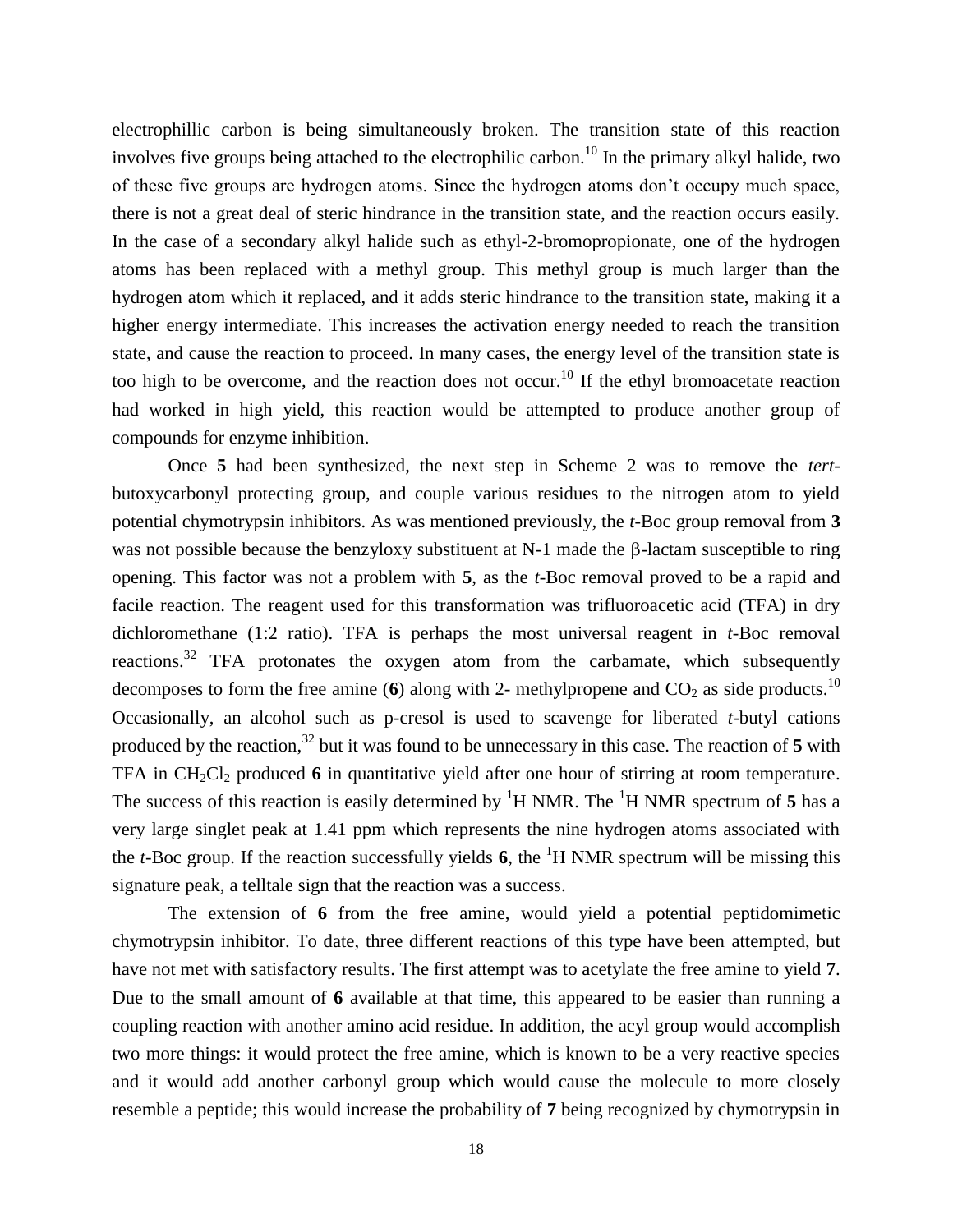an enzyme assay. This transformation was attempted by reacting **6** with acetic anhydride. After aqueous work-up, TLC indicated that all **6** had been consumed, and many side products had formed. After separation by flash chromatography, none of these compounds isolated appeared to be product.

The next attempt to elaborate on **6** was to couple it to N-acetyl-phenylalanine. The addition of phenylalanine would increase the peptidomimetic character of the molecule which would enhance its chance of being recognized by chymotrypsin in an enzyme assay. More importantly, the addition of phenylalanine would introduce an aromatic phenyl group into the molecule. As mentioned previously, the phenyl group is a common recognition element for chymotrypsin. This fact, along with the background information previously developed, indicates that **8** would potentially be a good competitive inhibitor of chymotrypsin. As was the case with the attempted synthesis of **7**, this reaction was logistically difficult to perform on such a small scale. The intricate coupling reaction involving N-N-disopropylethylamine, hydroxybenzotriazole (HOBT) and EDC, did not conclusively yield any measurable amount of **8**. Due to the small scale on which this reaction was performed, the result was inconclusive. If a slightly larger quantity of **6** was available to run this reaction on, a conclusive determination of its success could be obtained.

The other attempted reaction was to transform **6** into its N-Cbz (benzyloxycarbonyl) derivative (**9**). The addition of the benzyloxycarbonyl group would add the phenyl group to the molecule as a potential chymotrypsin recognition element. This reaction was chosen because there was only a small amount of **6** available, and this reaction had proven to be easier based on work of a colleague in the lab. TLC upon completion of this reaction indicated that a product had formed that was less polar than the starting material. Infrared spectroscopy indicated that the  $\beta$ lactam is most likely still intact, and that an aromatic group is present within the molecule. However, before this molecule can be tested in a chymotrypsin assay, it will have to be sent to the University of New Hampshire for 300 MHz  $^{1}$ H NMR testing. Once the 300 MHz  $^{1}$ H NMR data from UNH becomes available, the purity of  $\beta$ -lactam **9** can be determined. If this compound is found to be pure **9**, then it will be immediately tested in a chymotrypsin assay.

Recently, scheme 3 has also been explored as a method for generating a different inhibitor. Scheme 3 is identical to scheme 1, with the exception that the N-protecting group used is a benzyloxycarbonyl (Cbz) instead of a *tert*-Butoxycarbonyl group. All reactions are run under the same conditions as in scheme 1, but the final product is the Cbz-protected  $\beta$ -lactam 12. It is proposed that this compound may inhibit chymotrypsin based on its structure. It has an extended structure similar to a peptide, the  $\beta$ -lactam core has been established, and two phenyl groups are present as potential recognition elements for chymotrypsin. This compound can be made in a facile three step synthesis, and could be beneficial in the development of the enzyme assay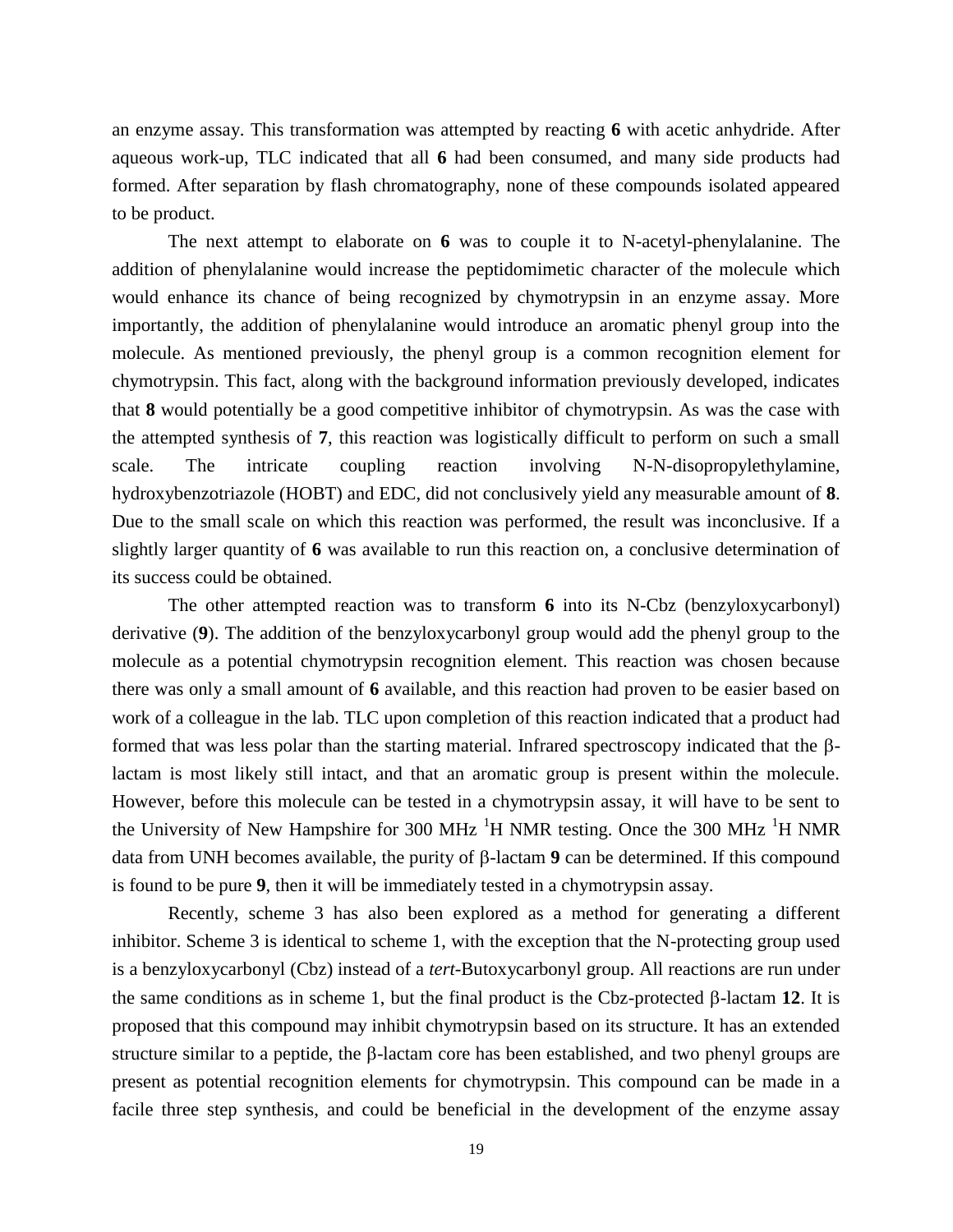techniques. The reason that this scheme is not a major focus of this project is because  $\beta$ -lactam **12** is a synthetic dead end in this pathway.  $\beta$ -lactam **12** is protected at its N-terminus by a



**Scheme 3:** Benzyloxycarbonyl Protected β-lactam

benzyloxycarbonly (Cbz) group, and at its C-terminus by an O-benzyloxy (OBn) protecting group. The next step in the synthesis would be to remove one of these protecting groups and extend the molecule in that direction. Unfortunately, these two protecting groups are both removed under the same conditions, and there are currently no synthetic methods available to distinguish between them when they are present in the same molecule. Hydroxamate **10** and mesylate **11** have been synthesized by scheme 3. Currently, the transformation of mesylate **11** to -lactam **12** is being performed in the lab. Once this compound is isolated and tested for purity, it will be tested in a chymotrypsin assay.

#### **Conclusions and Future Directions**

Enzyme assays of the preliminary inhibitors (**9** and **12**) will provide useful information about the utility of  $\beta$ -lactam peptidomimetics as serine protease inhibitors. In order to better understand how these inhibitors work and obtain a pharmacophore, the library of potential inhibitors must be expanded. This will be accomplished by continuing to follow schemes 1 and 2. In order to improve the efficiency of scheme 2, some new reaction conditions have been proposed.

First, as an alternative to the  $SmI_2$  reaction, the N-O reduction could be achieved by reacting  $\beta$ -lactam **3** with a solution of sodium in ammonia at low temperature. Previous work by Floyd et al<sup>33</sup> has shown these reaction conditions to be effective for the reduction of N-O bonds attached to  $\beta$ - lactams. Floyd's group used these conditions to yield the reduced product in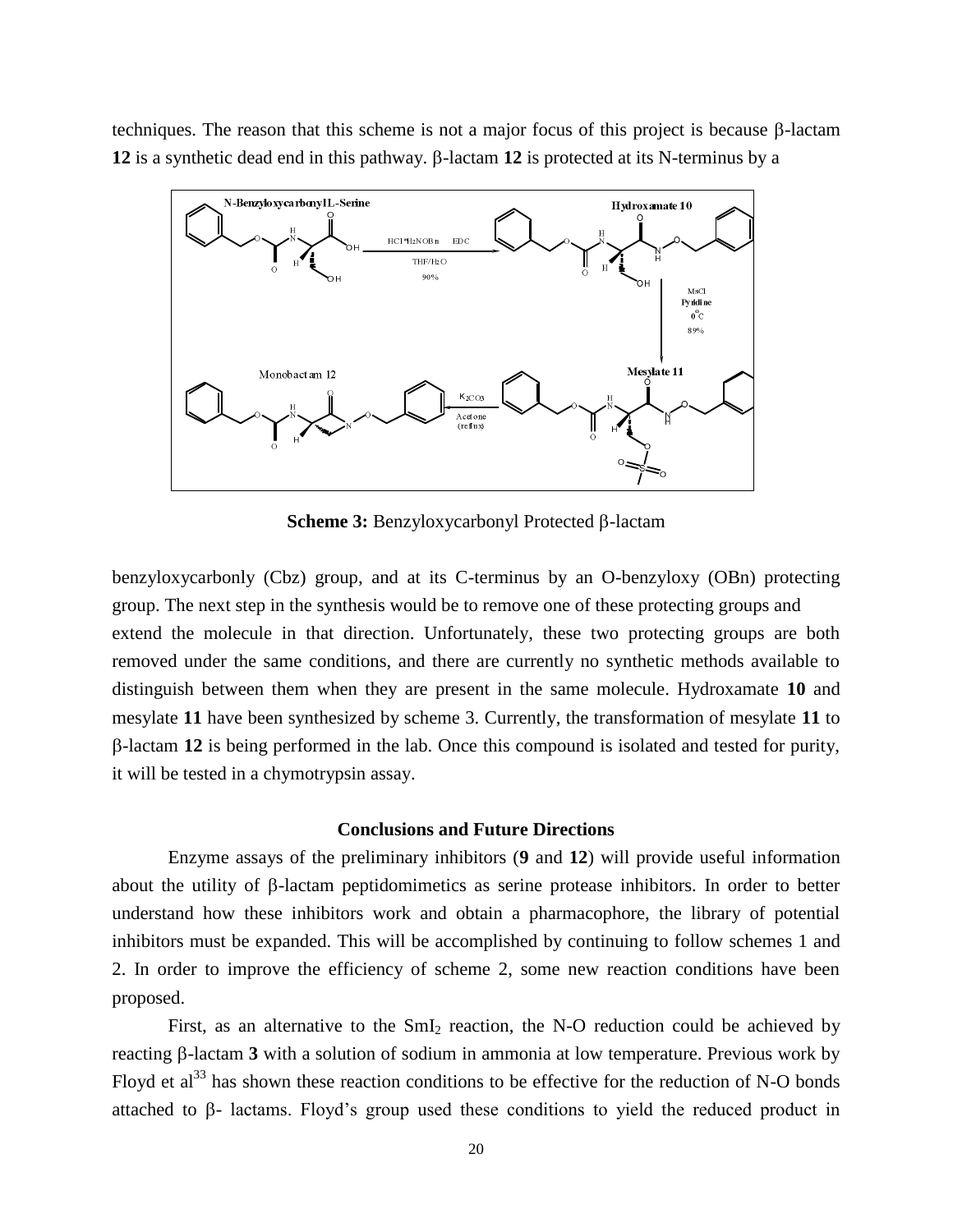essentially quantitative yield. However, the bond that Floyd's group was reducing was an N- $OCH_3$  bond, not an N-OBn bond like the one in  $\beta$ -lactam **3**. The effect that the benzyl group will have on this transformation will have to be determined experimentally. However, if this reaction occurs in high yield, it will replace the  $SmI<sub>2</sub>$  reduction in scheme 2.

Although the alkylation of  $\beta$ -lactam 4 to yield  $\beta$ -lactam 5 has been achieved with some degree of success with NaH as the base, recent findings in the literature<sup>34,35</sup> indicate that  $Cs_2CO_3$ may be a more effective base. Both Gala<sup>34</sup> and Palomo<sup>35</sup> have reported satisfactory results in Nalkylations of  $\beta$ -lactams when  $Cs_2CO_3$  is used as the base. In the future,  $Cs_2CO_3$  will be used in the transformation of **4** to **5**. If the yields are higher and more consistent than in previous attempts with NaH, then,  $Cs<sub>2</sub>CO<sub>3</sub>$  will be permanently incorporated into scheme 2.

The N-alkylation reactions in this pathway lead to a glycine mimic attached to N-1 of the - lactam. As previously mentioned, other alkylating agents (such as ethyl-2-bromopropionate) will not react at N-1 due to steric hindrance in the transition state. Because of this, the utility of the N-alkylation step is limited in that it can only add a glycine residue to the  $\beta$ -lactam core. Two other methods (figure 6) will be explored to alkylate N–1 under different conditions. Once these compounds are synthesized, their *t*-Boc groups can be removed, and other residues can be coupled to the amine by using the reactions from scheme 2. Inhibition assays of these different compounds will hopefully provide insight on the binding affinity of chymotrypsin, and lead to the development of a pharmacophore.



**Figure 6:** Alternatives to the N-Alkylation Using Ethyl Bromoacetate

Based on the work of Shah et al<sup>36</sup>, isocyanates can be used to N-alkylate  $\beta$ -lactams. The reaction of  $\beta$ -lactam 4 with the isocyanate shown in figure 6 and triethylamine, would yield  $\beta$ lactam **13**. This molecule would not directly mimic a peptide, but it would incorporate an additional carbonyl group, and an ethyl group which could possibly interact in a hydrophobic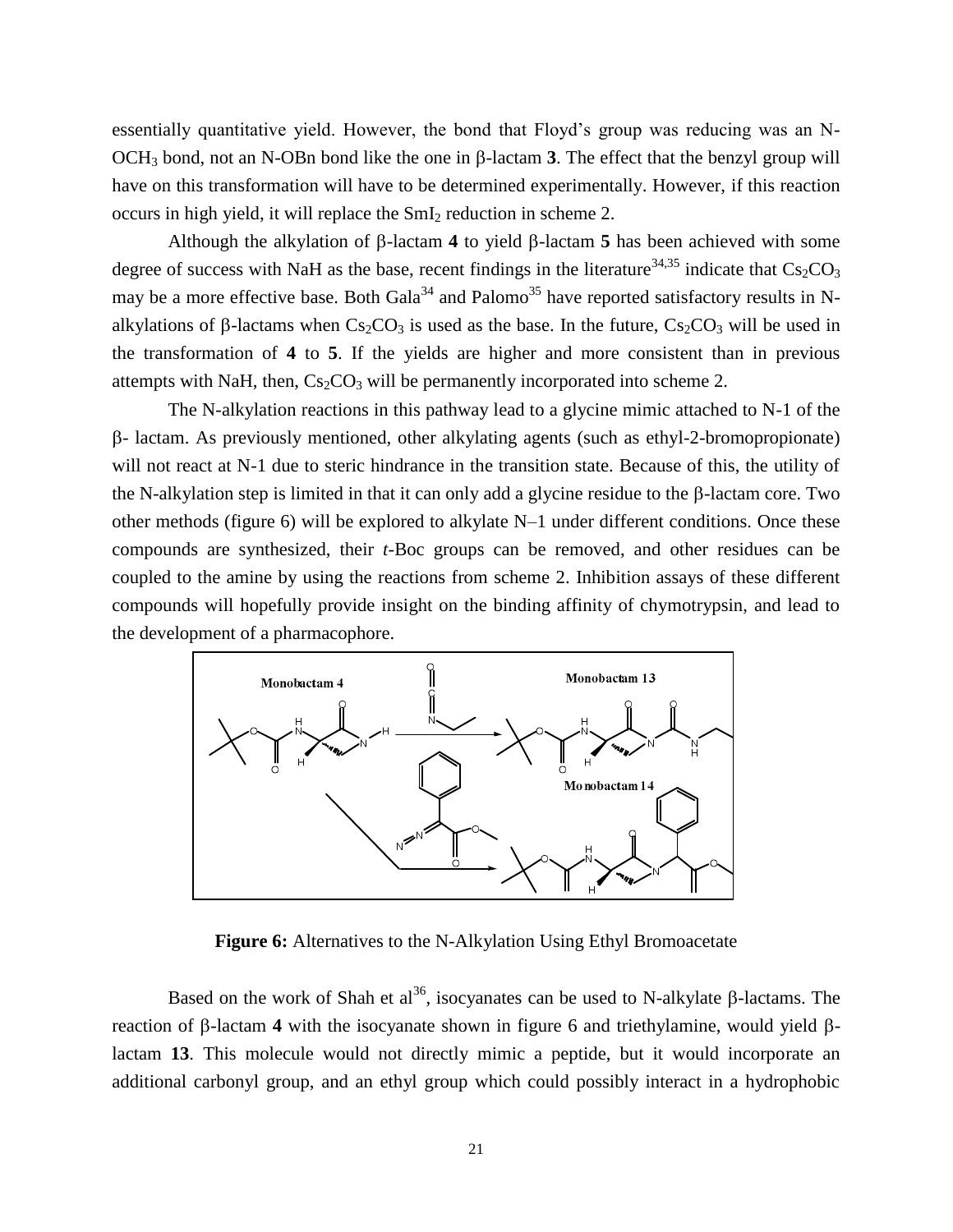pocket of chymotrypsin. This reaction should be an easier alternative to the difficult N-alkylation using ethyl bromoacetate based on the results of Shah et al.<sup>36</sup>

As mentioned previously, research by  $Davies^{28}$  has indicated that phenyldiazoacetate methyl ester is an excellent reagent for a rhodium catalyzed carbenoid insertion reaction. Reaction of  $\beta$ - lactam 4 with phenyldiazoacetate methyl ester in the presence rhodium (II) acetate would yield  $\beta$ - lactam 14 (figure 6). The product of this reaction does not directly mimic a peptide, but it does have a carbonyl group, a phenyl group, and a methyl group, all which could be recognized by chymotrypsin in an assay. In order to perform this reaction, a method to make phenyl diazoacetate methyl ester would need to be ascertained.

In addition to this, another goal is to produce 100 mg of each compound involved in schemes 1,2, and 3. Obtaining 100 mg of each product in purified form will allow these molecules to be subjected to further analysis of their purity. In order to prove that each compound has been obtained, these molecules have to be sent out for elemental analysis and  $^{13}C$ NMR. This information, combined with  ${}^{1}H$  NMR, IR, melting points, and TLC data will determine the exact structure of each intermediate in this synthesis.

#### **Experimental Section**

**General:** Infrared spectra were recorded on a Bio-Rad FTS-7 Infrared Spectrometer with  $CH_2Cl_2$ as the solvent. All <sup>1</sup>H NMR experiments were recorded on a Varian T-60 NMR Spectrometer in  $CDCl<sub>3</sub>$  unless otherwise noted. (Some of the more important molecules were tested on a 300MHz NMR spectrometer from the University of New Hampshire). TLC experiments were performed on Aldrich General Purpose TLC Plates-Silica on Glass with a UVP Short Wave Ultraviolet Lamp (254nm), ninhydrin (solution in butyl-alcohol) and  $I_2$  as detection methods. All column chromatography separations were performed with Aldrich Silica Gel (200-400 mesh). All melting points were recorded on a Thomas Hoover Uni-Melt Capillary Melting Point Apparatus.

**Hydroxamate (1):** 2000 mg (9.74mmol) of N-*tert*Butoxycarbonyl-L-serine was dissolved in 10 mL THF: 20mL H2O. Then 2333mg of O-Benzylhydroxylamine-hydrochloride (14.61mmol) was added. An additional 4mL (minimum amount) of THF was added to dissolve the remaining O-Benzylhydroxylamine-hydrochloride. The pH of the solution was 1.75. 3M NaOH was added until the pH was 4.46. 2333 mg of 1-(3-dimethylaminopropyl)-3-ethylcarbodiimide hydrochloride was dissolved in  $H_2O$ , and added to the stirring solution. To combat the climb in pH, 1M HCl was periodically added to maintain a pH range of 4-5. After 2 hours, the product was collected by vacuum filtration, and dried in a  $110^{\circ}$ C oven. The product was recrystallized in ethyl acetate and hexanes to give 2654 mg of the white crystalline hydroxamate **1**: mp 129.5- 131<sup>o</sup>C (literature value<sup>20</sup> 130-131<sup>o</sup>C). TLC: Rf 0.51 in ethyl acetate.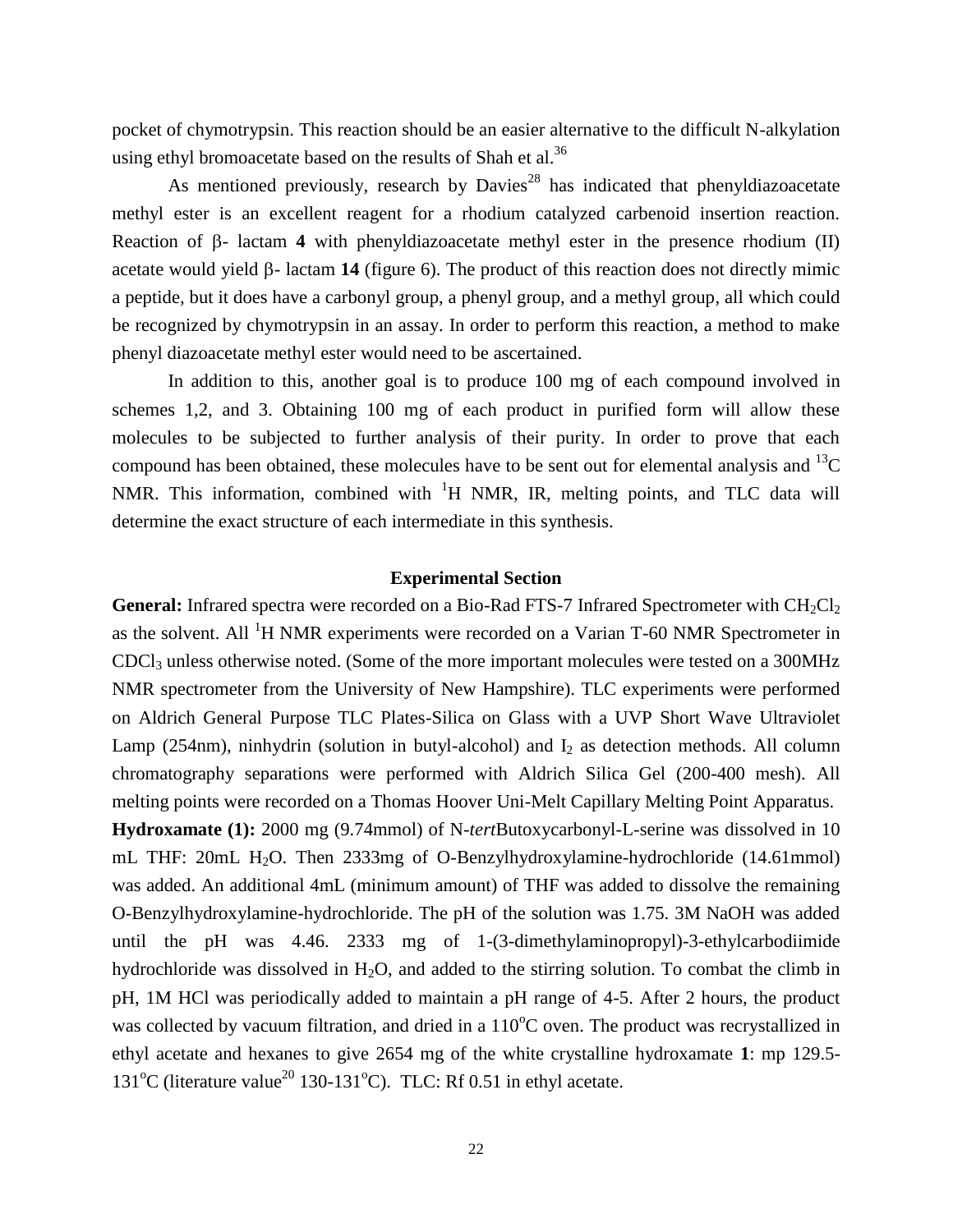**Mesylate (2):** Under argon, 1.07mL (13.88mmol) of methanesulfonyl chloride was added to a stirred solution of 2 (3550mg, 11.57mmol) in 20mL dry pyridine at  $0^{\circ}$ C. After 2 hours at  $0^{\circ}$ C, the reaction pot was warmed to room temperature. Ethyl acetate was added, and the organic layer was washed with 1M HCl until the aqueous wash was acidic to pH paper. The organic layer was then washed with brine, dried over MgSO4, filtered, and concentrated in vacuo to obtain mesylate **3** as an oil ( 4195mg 94% yield). TLC: Rf .73 in ethyl acetate.

**B-lactam (3):** Under argon, 565 mg (4.063mmol) of  $K_2CO_3$  was dissolved in 20mL dry acetone and brought to a reflux. 526mg of **2** was dissolved in 10mL dry acetone and added to the refluxing solution. After 2.5 hours, the reaction was cooled to room temperature, and filtered through celite. The reaction mixture was then concentrated to obtain a yellow oil which was dissolved in ethyl acetate and washed one time each with  $1M$  HCl,  $1M$  NaHCO<sub>3</sub>, and brine. The ethyl acetate layer was dried over  $MgSO<sub>4</sub>$  and concentrated to yield a yellow oil. The oil was purified on a silica column with a 1/3 ethyl acetate/hexanes mobile phase. Fractions from the column were collected, concentrated, and recrystallized in ethyl acetate and hexanes to yield 294mg (75% yield) of **3** as a white crystalline solid: mp 89.5-91<sup>o</sup>C (literature value<sup>21</sup> 91-92<sup>o</sup>C). TLC: Rf 0.56 in 2:1 ethyl acetate: hexanes, Rf 0.26 in 1:3 ethyl acetate: hexanes. <sup>1</sup>H NMR (60MHz, CDCl3): 7.40(s,5H); 5.23(s,1H; 4.95(s,2H); 4.36(s,1H); 3.45(t, J=2Hz, 1H); 3.23- 3.08(m,1H); 1.41(s,9H). IR (CH<sub>2</sub>Cl<sub>2</sub>): 3433, 2900, 1779, 1723, 1518 cm<sup>-1</sup>

**-lactam (4):** Under argon, 30mL (2.97mmol) of SmI<sup>2</sup> was combined with 0.40mL of deoxygenated water. Then 290mg of **3** was dissolved in THF and added to the reaction pot. After 42 hours, the reaction was partitioned between saturated NaHCO<sub>3</sub> and ethyl acetate. The aqueous layer was extracted three times with ethyl acetate. The combined organic extracts were washed once each with  $10\%$  Na<sub>2</sub>S<sub>2</sub>O<sub>3</sub> and brine, dried over MgSO<sub>4</sub>, and concentrated to yield a white solid which was purified on a silica column with 2/1 ethyl acetate/hexanes as the mobile phase.  $\beta$ -lactam 4 was isolated as a white solid (72mg, 42% yield). mp 173-174<sup>o</sup>C (literature value<sup>24</sup> 173-174<sup>o</sup>C). TLC Rf 0.13 in 2/1 ethyl acetate/hexanes. <sup>1</sup>HNMR (300MHz, CDCl<sub>3</sub>): 5.85(s,1H);  $5.17(s,1H)$ ; 4.84 $(s,1H)$ ; 3.63 $(t,1H)$ ; 3.35-3.30 $(m,1H)$ ; 1.43 $(s,9H)$ . IR(CH<sub>2</sub>Cl<sub>2</sub>): 3400, 1779, 1716, 1513 cm<sup>-1</sup>.

**-lactam (5): Method A:** Under nitrogen, 0.106mL (0.503mmol) of 1,1,1,3,3,3- Hexamethyldisilizane was dissolved in THF and cooled to  $-75^{\circ}$ C in a dry ice/acetone bath. 0.32mL of butyllithium (1.07M solution, 0.503mmol) was added, and the solution was stirred at  $-75^{\circ}$ C for 15 minutes to yield 0.443mmols of lithium-hexamethyldisilizane (LiHMDS) in situ.  $\beta$ lactam **4**, (35mg 0.201mmol) was added to the stirring solution of LiHMDS at  $-75^{\circ}$ C. 0.247mL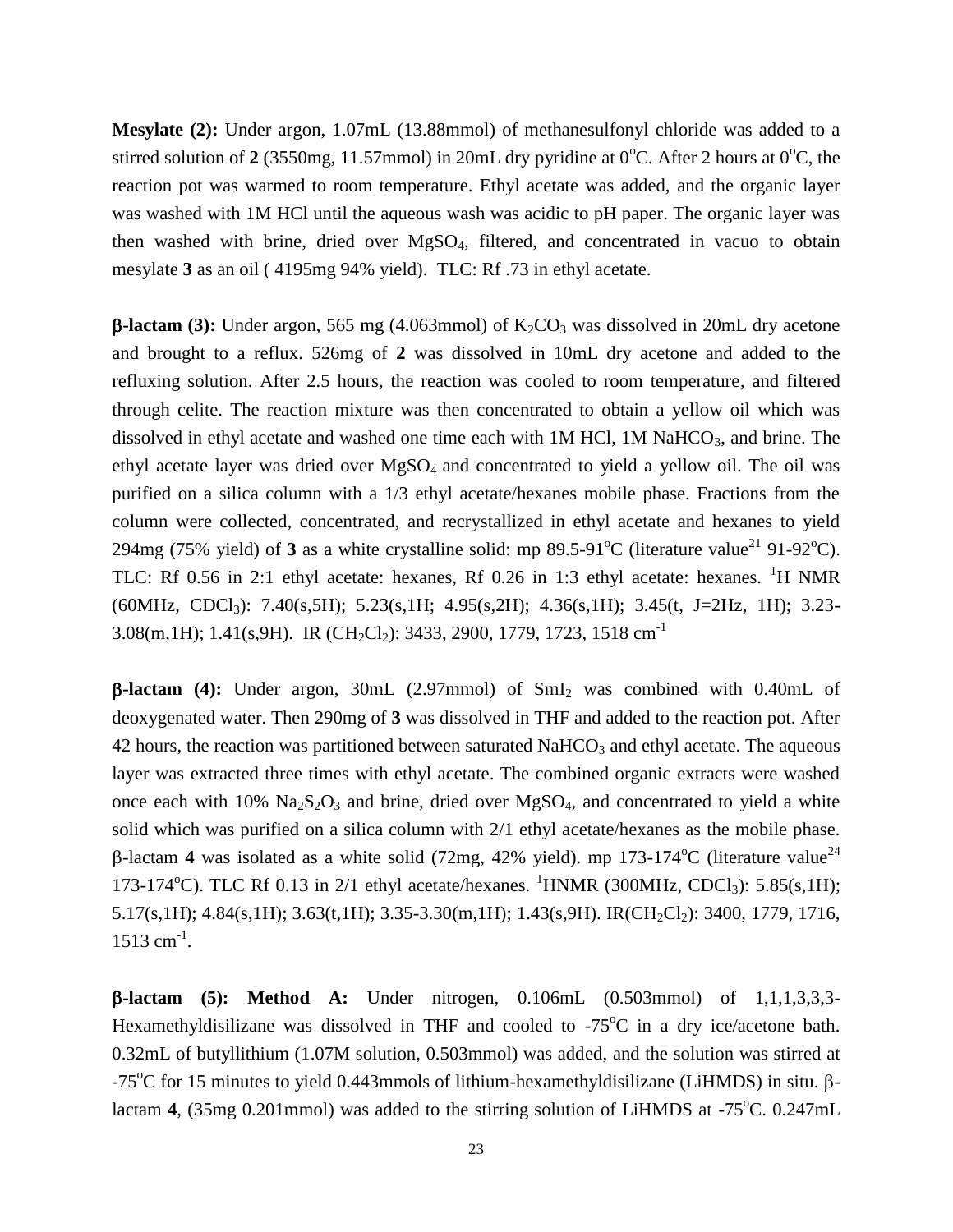(0.233mmol) of ethyl bromoacetate was added via syringe. The reaction was run at  $-75^{\circ}$ C for 1 hour, then it was warmed to room temperature and stirred until TLC indicated consumption of all starting material (2 hours at room temperature. The reaction pot was partitioned between dichloromethane and deionized water. The aqueous layer was extracted twice with dichloromethane. The combined dichloromethane extracts were washed once with brine, dried over MgSO4, and concentrated to yield 59 mg of a yellow oil. The oil was purified by flash chromatography with a 2/1 ethyl acetate/hexanes mobile phase to yield 10mg of **5** as a white solid (64% yield). TLC: Rf 0.43 in 2/1 ethyl acetate/hexanes. <sup>1</sup>HNMR (300MHz, CDCl<sub>3</sub>): 5.15(s,1H); 4.93(s, 1H); 4.20(q, J=7.2Hz, 2H); 4.05(s, 2H); 3.75(t, J=6.6Hz, 1H); 3.43-3.40(m, 1H); 1.45(s, 9H). IR(CH<sub>2</sub>Cl<sub>2</sub>): 3437, 2597, 1775, 1721, 1508 cm<sup>-1</sup>.

**Method B:** Under argon, 31mg of **4** (0.176mmol) was dissolved in 5mL of THF. Then 18mg (0.445mmol) of sodium hydride (60% dispersion in mineral oil) was washed with hexanes and added to the reaction pot at  $0^{\circ}$ C. After 15 minutes, 0.0217ml (0.196mmol) of ethyl bromoacetate was added via syringe. The reaction was allowed to warm to room temperature. After 2 hours, TLC still indicated presence of starting material. An additional 0.01ml of ethyl bromoacetate was added. After 1 additional hour at room temperature, the THF volume was concentrated to 3 mL, and the reaction pot was partitioned between ethyl acetate and saturated  $NH<sub>4</sub>Cl$ . The aqueous layer was extracted twice with ethyl acetate. The combined organic extracts were then washed once with brine, dried over MgSO4, and concentrated to obtain 29mg of a yellow oil (64% crude yield). TLC: Rf 0.44 in 2:1 ethyl acetate/hexanes, Rf 0.20 in 1:1 ethyl acetate/hexanes, Rf 0.38 in 5% methanol: dichloromethane. <sup>1</sup>HNMR (60 MHz, CDCl<sub>3</sub>) 5.15(s,1H); 4.93(s, 1H); 4.20(q,2H); 4.05(s, 2H); 3.75(t, 1H); 3.43- 3.40(m, 1H); 1.45(s, 9H). IR(CH<sub>2</sub>Cl<sub>2</sub>): 3437, 2597, 1775, 1721, 1508 cm<sup>-1</sup>.

**Method C:** The protocol was identical to that of method B with the exception that potassium hydride (KH) was used as the base as opposed to sodium hydride. Column chromatography yielded **5** as a clear oil. TLC: Rf 0.43 in  $2/1$  ethyl acetate/hexanes. <sup>1</sup>HNMR (60 MHz, CDCl<sub>3</sub>) 5.15(s,1H); 4.93(s, 1H); 4.20(q,2H); 4.05(s, 2H); 3.75(t, 1H); 3.43-3.40(m, 1H); 1.45(s, 9H). IR(CH<sub>2</sub>Cl<sub>2</sub>): 3437, 2597, 1775, 1721, 1508 cm<sup>-1</sup>. Inconclusive % yield.

**-lactam (6):** Under argon, 16mg (0.062mmol) of **5** was dissolved in 2 mL of dry dichloromethane and cooled to  $0^{\circ}$ C. Trifluoroacetic acid, 0.25 mL was added and the solution was warmed to room temperature and stirred for 1 hour. After 1 hour, TLC indicated that the starting material had been consumed, and a much more polar product had been formed. The reaction pot was cooled to  $0^{\circ}$ C and quenched with saturated NaHCO<sub>3</sub>. Then, the solution was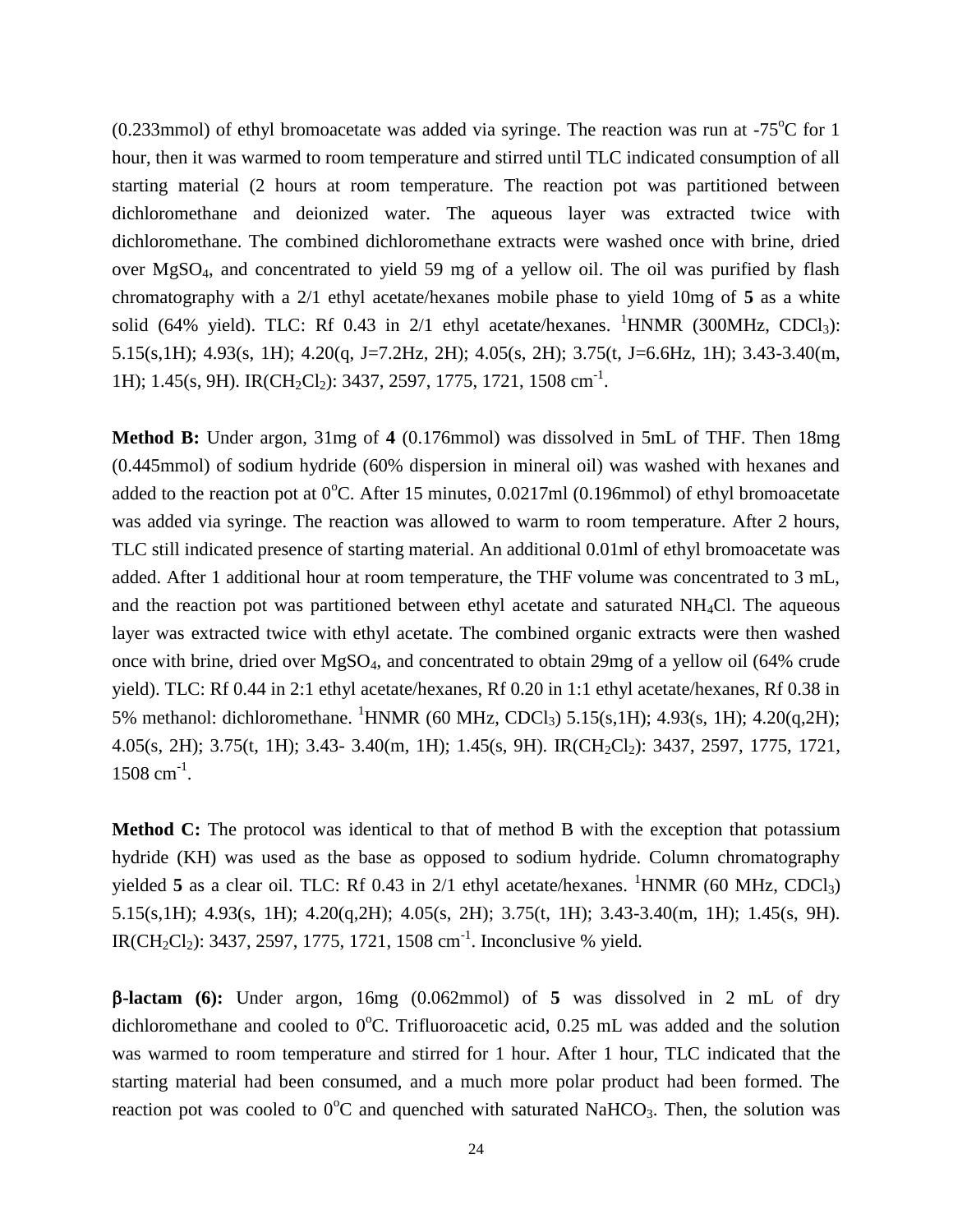partitioned between dichloromethane and saturated  $NaHCO<sub>3</sub>$ . The aqueous layer was removed, and the organic layer was washed once each with saturated  $NaHCO<sub>3</sub>$  and brine, dried over Na2SO4, and concentrated to yield10 mg (100% yield) **6** as a clear oil. TLC: Rf 0.1 in 2/1 ethyl acetate/hexanes (with a very distinct orange color in its ninhydrin spot). IR( $CH_2Cl_2$ ): 3437, 2597, 1760, 1508 cm<sup>-1</sup>.

**Hydroxamate (10):** 515mg (2.10mmol) of N-benzyloxycarbonyl-L-serine was dissolved in 10 mL THF: 20mL H<sub>2</sub>O. Then 500mg of O-Benzylhydroxylamine-hydrochloride (3.14mmol) was added. The pH of the solution was 1.3. Then 3M NaOH was added until the pH was 4.5. Then 508mg of 1-(3-dimethylaminopropyl)-3-ethylcarbodiimide hydrochloride was dissolved in  $H_2O$ , and added to the stirring solution. To combat the climb in pH, 1M HCl was periodically added to maintain a pH range of 4-5. After 2 hours, the product was collected by vacuum filtration, and dried in a  $105^{\circ}$ C oven. The product was recrystallized in ethyl acetate and hexanes to give 515mg of the white crystalline hydroxamate 10: mp 125-127<sup>o</sup>C. TLC: Rf 0.19 in 2:1 ethyl acetate/hexanes.

**Mesylate (11):** Under argon, 0.07mL (0.87mmol) of methanesulfonyl chloride was added to a stirred solution of 10 (250mg, 0.725mmol) in 5mL dry pyridine at  $0^{\circ}$ C. After 2 hours at  $0^{\circ}$ C, the reaction pot was warmed to room temperature. Ethyl acetate was added, and the organic layer was washed with 1M HCl until the aqueous wash was acidic to pH paper. The organic layer was then washed with brine, dried over MgSO4, filtered, and concentrated in vacuo to obtain mesylate 11 as a white solid ( $274mg$  90% yield): mp 106-108<sup>o</sup>C. TLC: Rf 0.46 in 2:1 ethyl acetate/hexanes.

#### **References**

1. Sandler, M.; Smith, H. J., eds. *Design of Enzyme Inhibitors as Drugs*; Oxford University Press, 1998; Powers, J. C.; Zimmerman, M., Section 18C.

2. Firestone, R.A.; Barker, P.L.; Pisano, J.M.; Ashe, B.M.; Dahlgren, M.E. "Monocyclic  $\beta$ -Lactam Inhibitors of Human leukocyte Elastase" *Tetrahedron Letters* **1990**, *46*, 2255.

3. Knight, W.B; Chabin, R.; Green, B. "Inhibition of Human Serine Proteases by Substituted 2- Azetidinones" *Arch. Biochem. Biophys.* **1992**, *296*, 704.

4. Knight, W.B.; Green, B.G.; Chabin, R.M.; Gale, P; Maycock, A.L.; Weston, H.; Kuo, D.W.; Westler, W.M.; Dorn, C.P.; Finkle, P.E.; Hagmann, W.K.; Hale, J.J,; Liesch, J.; MacCoss, M.; Navia, M.A.; Shah, S.K.; Underwood, D.; Doherty, J.B. "Specificity, Stability, and Potency of Monocyclic -Lactam Inhibitors of Human Leukocyte Elastase" *Biochemistry* **1992**, *31*, 8160.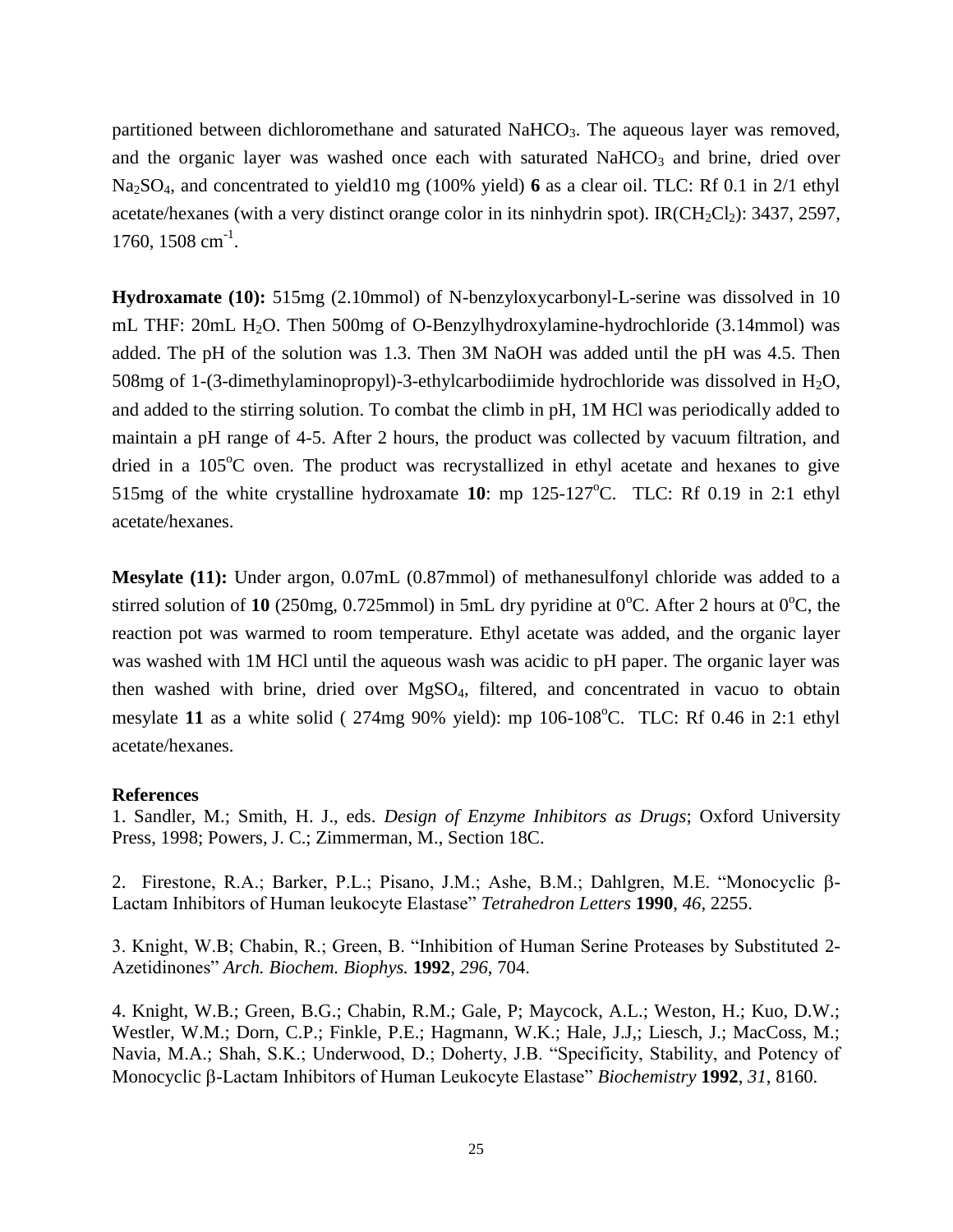5. (a) Bulychev, A.; O'Brien, M.E.; Massova, L.; Teng, M.; Gibson, T.A.; Miller, M. J.; Mobasherry, S. "Potent Mechanism-Based Inhibition of the TEM-1-B-Lactamase by Novel N-Sulfonyloxy β - Lactams" *J. Am. Chem. Soc.* **1995,** 117, 5938. (b) Ahuluwalia, R; Day, R.A.; Nauss, J.; "A Bifunctional Monocyclic  $\beta$ -Lactam Cross-Links Across the Active Site of  $\beta$ -Lactamase" *Biochem, Piophys. Res. Comm.* **1995**, *206* (*2*), 577.

6. Kuo, D.; Weidner, J.; Griffin, P.; Shah, S.K.; Knight, W.B. "Determination of the Kinetic Parameters of Escherichia Coli Leader Peptidase Activity Using a Continuous assay: The pH Dependance and Time-Dependant Inhibition by  $\beta$ -Lactams Are Consistent with a Novel Serine Protease Mechanism" *biochemistry* **1994**, *33*, 8347.

7. (a) Yoakim, C.; Ogilvie, W. W.; Cameron, D.R.; Chabot, C.; Guse, L.; Hache, B.; Naud, J.; O'Meara, J.A.; Plante, R.; Deizel, R. " $\beta$ -Lactam Derivatives as Inhibitors of Human Cytomegalovirus Protease" *J. Med. Chem.* **1989**, *41*, 2882. (b) Yoakim, C.; Ogilvie, W. W.; Cameron, D.R.; Chabot, C.; Guse, L.; Hache, B.; Naud, J.; O'Meara, J.A.; Plante, R.; Deizel, R. "Potent  $\beta$ -Lactam Inhibitors of Human Cytomegalovirus Protease" *Antivir. Chem. Chemother.* **1998**, *9* (*5*), 379. (c) Bonneau, P.R.; Hasani, F.; Plouffe, C.; Malenfant, E.; LaPlante, S.R.; Guse, I.; Ogilvie, W.W.; Plante, R.; Davidson, W.C.; Hopkins, J.L.; Morelock, M.M.; Cordingley, M.G.; Deizel, R. "Inhibition of Human Cytomegalovirus Protease by Monocyclic  $\beta$ -Lactam Derivatives: Kinetic Characterization Using a Fluorescent Probe" *J. Am. Chem. Soc.* **1999**, *121*, 2965.

8. Although chymotrypsin has not been implicated with any of these ailments, it has been the most well studied serine protease. In addition, it is easy to use, and easily attainable from chemical companies. Since serine proteases react via the same pathway, concepts developed from this project may be applied to the design of inhibitors of other members of the serine protease family.

9. This refers to the terminology originally proposed by L. Schechter and A. Berger (*Biochem. Biophys. Res. Commun.* **1967**, 27, 157). The  $S_1$ ,  $S_2$ , etc refer to the enzyme subsites that correspond to  $P_1$ ,  $P_2$ , etc of the amino acid residues of the substrate, or inhibitor in this case. The subscript numbers increase from the scissile bond in the direction of the amino terminus.  $S_1$ ',  $S_2$ ', etc and  $P_1$ '.  $P_2$ ', etc are the subsites and residues respectively, that proceed in the direction of the carboxy terminus beginning from the scissile bond.

10. Ege, Seyhan *Organic Chemistry: Structure and Reactivity- Third Edition* copywrite 1994, D.C. Heath and Company, Lexington, Massachusetts

11. (a) Green, B.G.; Chabin, R.; Mills, S.; Underwood. D.J.; Shah, S.K.; Kou, D.; Gale, P.; Maycock, A.L.; Leisch, J.; Burgey, C.S.; Doherty, J.B.; Dorn, C.P.; Finke, P.E,; Hagmann, W.K.; Hale, J.J.; MacCoss, M.; Westler, W.M.,; Knight, W.B. "Mechanism of Inhibition of Human Leukocyte Elastase by  $\beta$ -Lactams. 2. Stability, Reactivation Kinetics, and Products of  $\beta$ -Lactam Derived E-I Complexes" *Biochemistry* **1995**, *34*, 14331. (b) Taylor, P.; Anderson, V.; Dowden, J.; Flitsch, S.L.; Turner, N.J.; Loughran, K.; Walkinshaw, M.D.; "Novel Mechanism of Inhibition of Elastase by B-Lactams is Defines by Two Inhibitor Crystal Complexes" *J. Biol. Chem*. **1999**, *274* (*35*), 24901.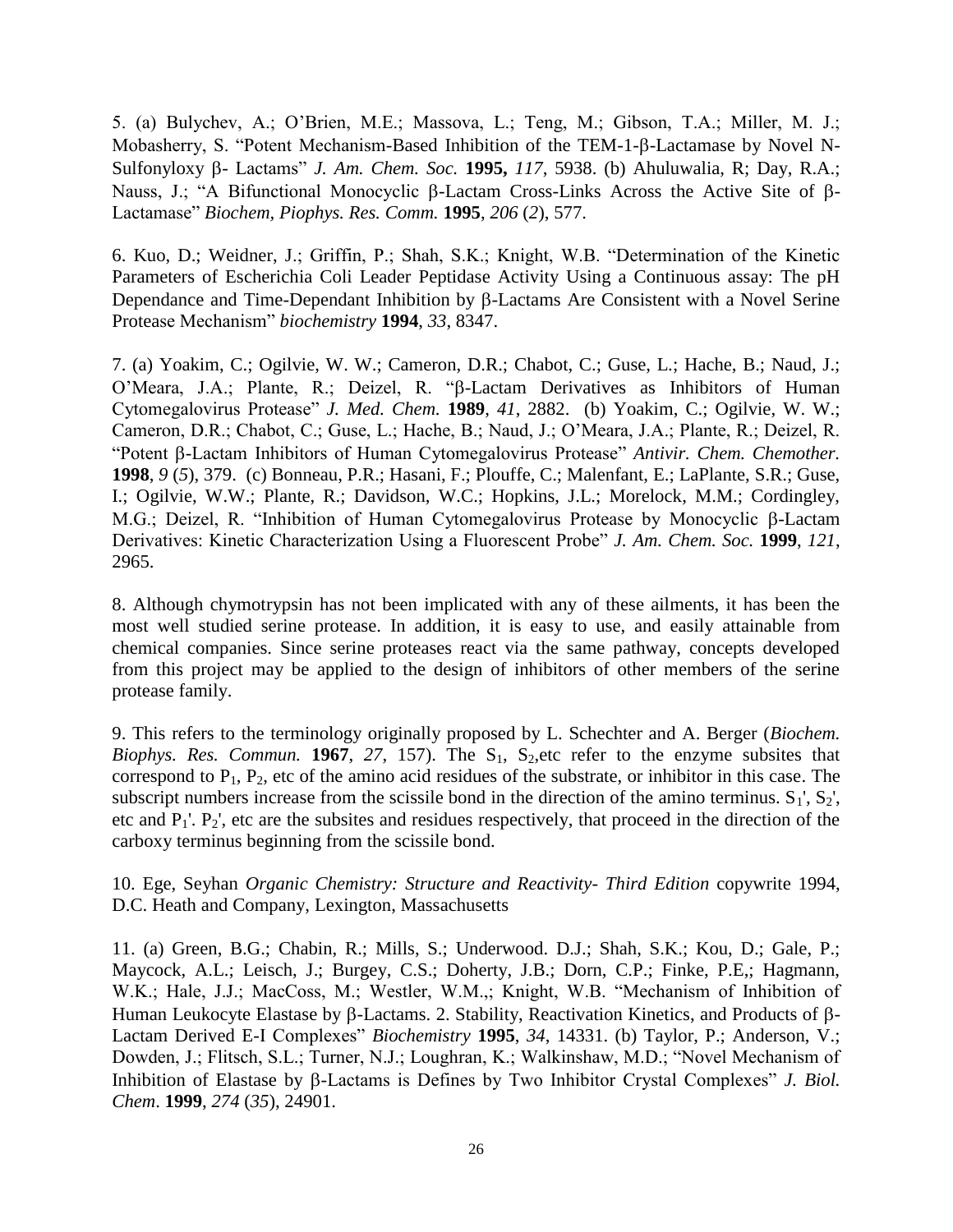12. Underwood, D.J.; Green, B.G.; Chabin, R.; Mills, S.; Doherty, J.B.; Finkle, P.E.; MacCoss, M.; Shah, S.K.; Burget, C.S.; Dickinson, T.A.; Griffin, P.R.; Lee, T.E.; Swiderek, K.M.; Covey, T.; Westler, W.M.; Knight, W.B.; "Mechanism of Inhibition of Human Leukocyte Elastase by β-Lactams. 3. Use of Electrosptray Ionization Mass Spectrometry and Two-Dimensional NMR Techniques to Identify B-lactam-Derived E-I Complexes" *Biochemistry* 1995, 34, 14344.

13. (a) Thompson, R.C.; Bauer, C.A. "Reaction of Peptide Aldehydes with Serine Proteases. Implications for the Entropy Changes Associated with Enzymatic Catalysis" *Biochemistry* **1979**, *18*, 1552. (b) Thompson, R.C. "Use of Peptide Aldehydes to Generate Transition-State Analogs of Elastase" *Biochemistry* **1973**, *12*, 47. (c) Kawamure, K.; Kondo, S.; Maeda, K.; Umezawa, H, "Structure and Synthesis of Leupeptins Pr-LL and Ac-LL" *Chem. Pharm, Bull* **1969**, *17*, 1902.

14. (a) Bone, R.; Shenvi, A.B.; Kettner, C.A.; Agard, D.A. "Serine Protease Mechanism**:**  Structure of an Inhibitory Complex of  $\alpha$ -Lytic Protease and a Tightly Bound Peptide Boronic Acid" *Biochemistry* **1987**, *26*, 7609. (b) Lindquist, R.N.; Terry, C. "Inhibition of Subtilisin by Boronic Acids, Potential Analogs of Tetrahedral Reaction Intermediates" *Arch. Biochem. Biophys.* **1974**, *160*, 135.

15. (a) Tuhy, P.M; Powers, J.C. "Inhibition of Human Leukocyte Elastase by Peptide Chloromethylketones" *FEBS Lett.* **1975**, *50*, 359. (b) Powers, J.C.; Gupton, B.F.; Harley, A.D.; Nishino, N.; Whitley, R.J. "Specificity of Porcine Pancreatic Elastase, Human Leukocyte Elastase, and Cathepsin G. Inhibition with Peptide Chloromethyl Ketones" *Biochem. Biophys. Acta.* **1977**, *485*, 158.

16. (a) Imperiali, B.; Aberles, R.H. "Inhibition of Serine Proteases by Peptidyl Fluoromethyl Ketones" *Biochemistry* **1986**, *25*, 3760. (b) Skiles, J.W.; Fuchs, V.; Miao, C.; Sorcek, R.; Grozinger, K.G.; Maudlin, S.C.; Vitous, J.; Mui, P.W.; Jacober, S.; Chow, G.; Matteo, M.; Skoog, M.; Weldon, S.M.; possanza, G.; Keirns, J.; Setts, G.; Rosenthal, A.S. "Inhibition of Human Leukocyte Elastase (HLE) by N-Substituted Peptidyl Trifluoromethyl Ketones" *j. Med Chem*. **1992**, *35*, 641. (c) Imperali, B.; Abeles, R.H. "Extended Binding Inhibitors of Chymotrypsin That Interact with Leaving Group Subsites  $S_1$ '- $S_3$ ' " *Biochemistry* 1987, 26, 4474.

17. (a) Mehdi, S.; Angelastro, M.R.; Burkhart, J.P.; Koehl, J.R.; Peet, N.P.; Bey, P. "The Inhibition of Human Neutrophil Elastase and Cathespin G by Peptidyl 1-2 Dicarbonyl Derivatives" *Biochem. Biophys. Res. Commun.* **1990**, *166*, 595. (b) Peet, N.P. Burkhart, J.P.; Angelastro, M.R.; Giroux, E.L.; Mehdi, S.; Bey, P.; Kolb, M.; Neises, B.; Schirlin, D. "Synthesis of Peptidyl Flouromethyl Ketones and Peptidyl  $\alpha$ -Keto Esters as Inhibitors of Porcine Pancreatic Elastase, Human Neutrophil Elastase, and Rat and Human Neutrophil Cathepsin G." *J. Med. Chem.* **1990**, *33*, 394.

18. (a) Powers, J.C.; Gupton, B.F. "Reaction of Serine Proteases With Aza-amino acid and Azapeptide Derivatives" *Met. Enzymol.* **1977**, *46*, 208. (b) Baggio, R.; Shi, Y.Q.; Wu, Y.Q.; Abeles, R.H. "From Poor Substrates to Good Inhibitors: Design of Inhibitors for Serine and Thiol Proteases" *Biochemistry* **1996**, *35*, 3351.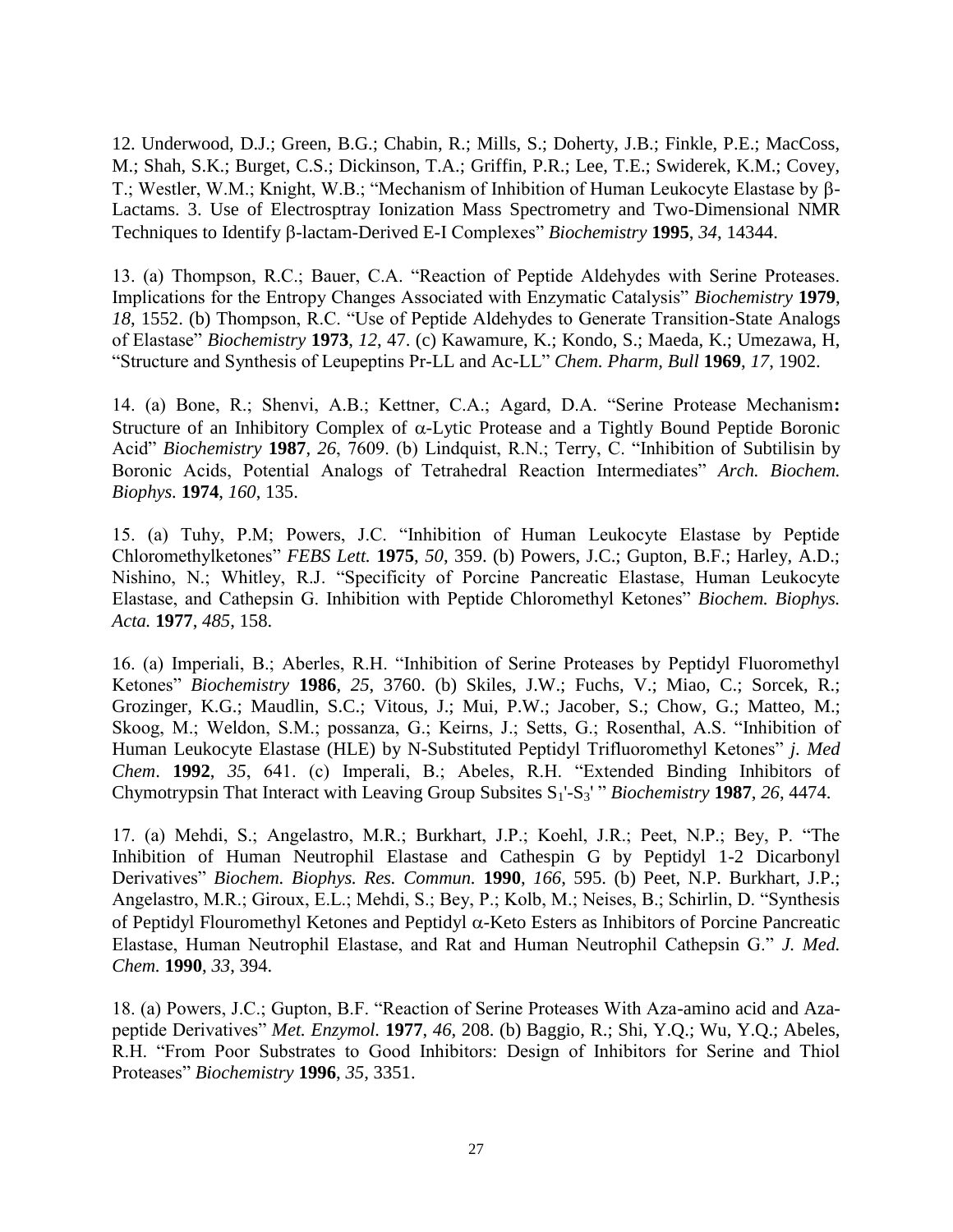19. (a) Linder, M.R.; Podlech, J. "Synthesis of Peptidomimetics Containing a  $\beta$ -Lactam Moiety Using Peptidic Diazoketones and Imines in a Staudinger Reaction" *Org. Lett.* **1999**, *1*, 869. (b) Palomo, C.; Aizupura, J.M.; Benito, A.; Galarza, R.; Khamrai, U.K.; Vazquez, J.; de Pascual-Teresa, B.; Neito, P.M.; Linden, A. "A-alkyl- $\alpha$ -Amino- $\beta$ -Lactam Peptides: Design, Synthesis, and Conformational Features" *Agnew. Chem. Int. Ed.* **1999**, *38*, 3056.

20. Miller, M.J.; Mattingly, P.G.; Morrison, M.A.; Kerwin, J.F. Jr. "Synthesis of  $\beta$ -Lactams from Substituted Hydroxamic Acids" *J. Am. Chem. Soc.* **1980,** *102*, 7026-7032.

21. Floyd, D.M; Fritz, A.W.; Pluscec, E. R.; Cimarusti, C.M. "Monobactams. Preparation of (S)- 3-Amino-2-oxyazetidine-1-sulfonic Acids from L-a-Amino-b-hydroxyl Acids via Their Hydroxamic Esters" *J. Org. Chem.,* **1982** *vol. 47* (26), 5160-5167

22. March, Jerry *Advanced Organic Chemistry: Reactions, Mechanisms, and Structure- Fourth Edition* copywrite 1992, John Wiley and Sons, New York

23. Hannesian, S.; Coutre, C.; Wyss, H. "Design and Reactivity of Organic Functional Groups-Utility of Imidazoylsulfonates in the Synthesis of Monobactams and 3-Amino Noncardicinic Acid" *Can. J. Chem.* **1985** *Vol 63*, 3613-3617

24. Chiara, J.L.; Destabel, C.; Gallego, P.; Contelles, J.M. "Cleavage of N-O Bonds Promoted by Samarium Diiodide: Reduction of Free or N-Acetylated O-Alkylhydroxylamines" *J. Org. Chem.*  **1996**, (61), 359-360

25. Molander et al *J Org Chem* **1999** *Vol. 64,* (*11),* 4121

26. Shabangi, M.; Scaley, J.M.; Fuchs, J.R.; Flowers, R.A. "The Effect of Cosolvent on the Reducing Power of SMI2 in Tetrahydrofuran" *Tetrahedron Letters* **1998** (39), 4429-4432

27. Miller, M.J.; Mattingly, P.G. "Synthesis of 2-Azetidinones from Serinehydroxamates: Approaches to the Syntheis of 3- Aminononcardicinic Acid" *J. Org. Chem.* **1981**, *Vol. 46*, *No 8*, 1557-1564

28. Davies, H.M..; Hodges, M.; Matari, J.J.; Hansen, T.; Stafford, D.G.; " Effect of Carbenoid Structure on the Reactivity of Rhodium-Stabilized Carbenoids" *Tetrahedron Letters* **1998** (*39*), 4417- 4420

29. Kametani, T. Ihara, M.; Nakayama, A.; Fukumoto, K. "Synthesis of Oxapenem Derrivatives by Novel Reductive Cyclization" *Tetrahedron Letters* **1982** (*38*), 2489-2504

30. Winkle, M.R.; Lansinger, J.M.; Ronald, R.C. "2,5-dimethoxybenzyl alcohol: a Convenient Self-indicating Standard for the Determination of Organolithium Reagents" *J.C.S. Chem Comm* **1980**

31. Hayashi et al *J. Med. Chem.* **1998**, *vol. 41* (*3*), 2532